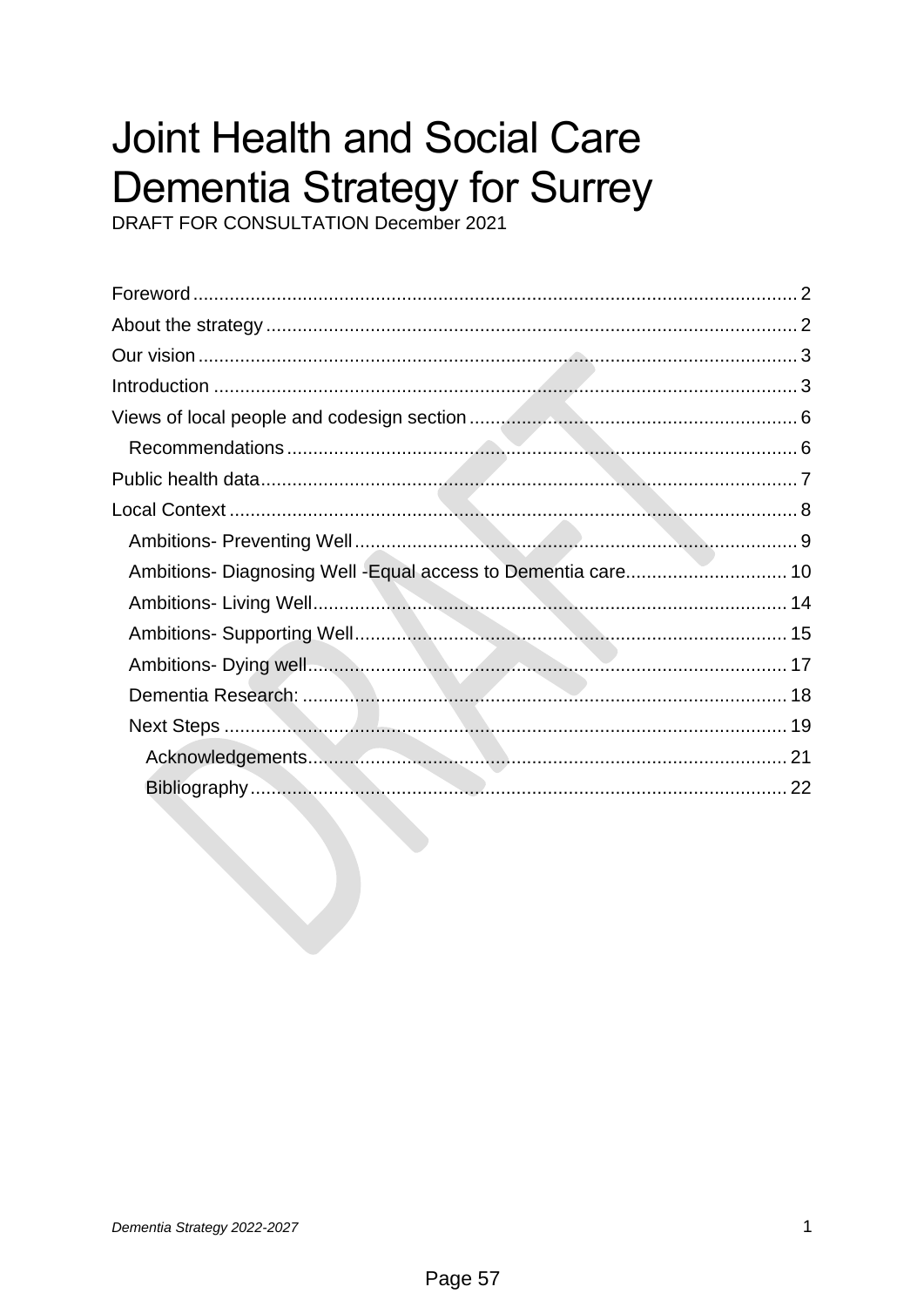# <span id="page-1-0"></span>Foreword

This joint health and social care dementia strategy for Surrey has been refreshed in light of the myriad of strategy that impacts on the wellbeing and independence of people with dementia. The Dementia Strategy Action Board in Surrey, which was formed to implement the previous strategy, agreed it was timely to refresh existing strategies and make one Surrey wide direction of travel, with a clear focus on tackling inequality and making sure no-one is left behind. This is especially important given the disproportionate impact the Covid-19 pandemic has had on those people with dementia and their carers identified in a report produced by the [Alzheimer's Society](https://www.alzheimers.org.uk/sites/default/files/2020-08/The_Impact_of_COVID-19_on_People_Affected_By_Dementia.pdf) in 2020.

In this strategy we are pleased to introduce our new and refreshed vision for the Dementia Care pathway, which seeks to improve outcomes for people with dementia and their unpaid carers and families. In this context, we are defining a carer as someone who provides unpaid help and support to a family member, partner, friend or neighbour. Carers include adults, parents or children and young people. They might be adults looking after other adults, parent carers looking after children with a disability and young carers under 18 years of age. Carers may provide emotional as well as physical support, including care for those with mental health concerns and addictions. Without the care they give, those benefiting from their help would find difficulty managing or may be unable to cope.

We wish for all people living with dementia and their unpaid carers to live in dementia friendly communities where they feel empowered and know where to go to seek information, advice and help. In addition, we aspire that people have access to the care and support that enables them to live well at home for as long as possible and to die with dignity.

## <span id="page-1-1"></span>About the strategy

This strategy sets out the collective ambitions we want to achieve across Surrey to improve the dementia care pathway. In developing this strategy, we have worked with organisations that support people with dementia, their staff, the local voluntary sector and other partners.

The strategy provides the chance to reaffirm our commitment and determination to help people with dementia, and their unpaid carers to continue caring if they are willing and able, and to support their health and wellbeing by achieving outcomes they have identified matter most to them. The strategy has been developed in collaboration with [Healthwatch Surrey](https://www.healthwatchsurrey.co.uk/wp-content/uploads/2021/11/Healthwatch-Surrey-dementia-report-Nov-2021.pdf) to provide a baseline of people's experience of living with dementia in Surrey. We have listened to people in Surrey who have dementia and their families and carers, to help us understand how Surrey can be a better place to live and how we can deliver better quality services for people with dementia and their carers. We have also listened to the views of staff and organisations that care for them.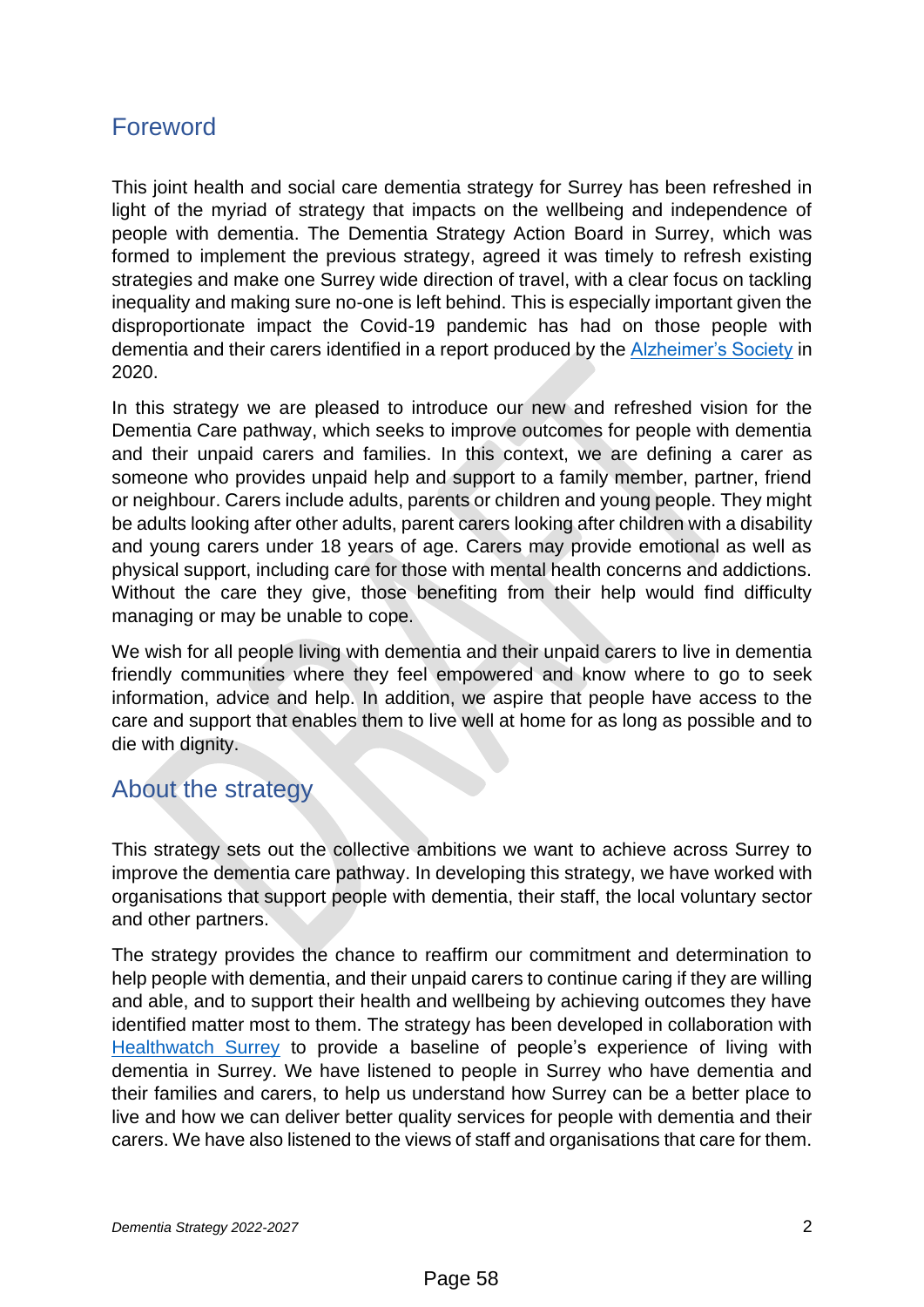## <span id="page-2-0"></span>Our vision

We wish for all people with dementia and their carers to live in dementia friendly communities. They will know where to go to seek information, advice and help. They will have access to the care and support that enables them to live well at home for as long as possible and to die with dignity in their place of choice.

## <span id="page-2-1"></span>**Introduction**

Surrey County Council and NHS colleagues have worked together with local stakeholders to develop this strategy for people with dementia and their carers. Working in collaboration has enabled us to identify the changes required since the last [joint health and adult social care dementia strategy](https://www.cshsurrey.co.uk/sites/default/files/uploads/documents/Dementia%20Strategy%20Dec%202017.pdf) (2017-2021) and set the direction of travel for our services.

This refreshed strategy (2022-2027) recognises the challenges of delivering services at scale (Surrey wide) whilst acknowledging the needs of place-based care in the towns and neighbourhoods in Surrey to ensure people with dementia and their carers receive seamless and localised care. Figure1 demonstrates support and care for a person with dementia and their carer (s).

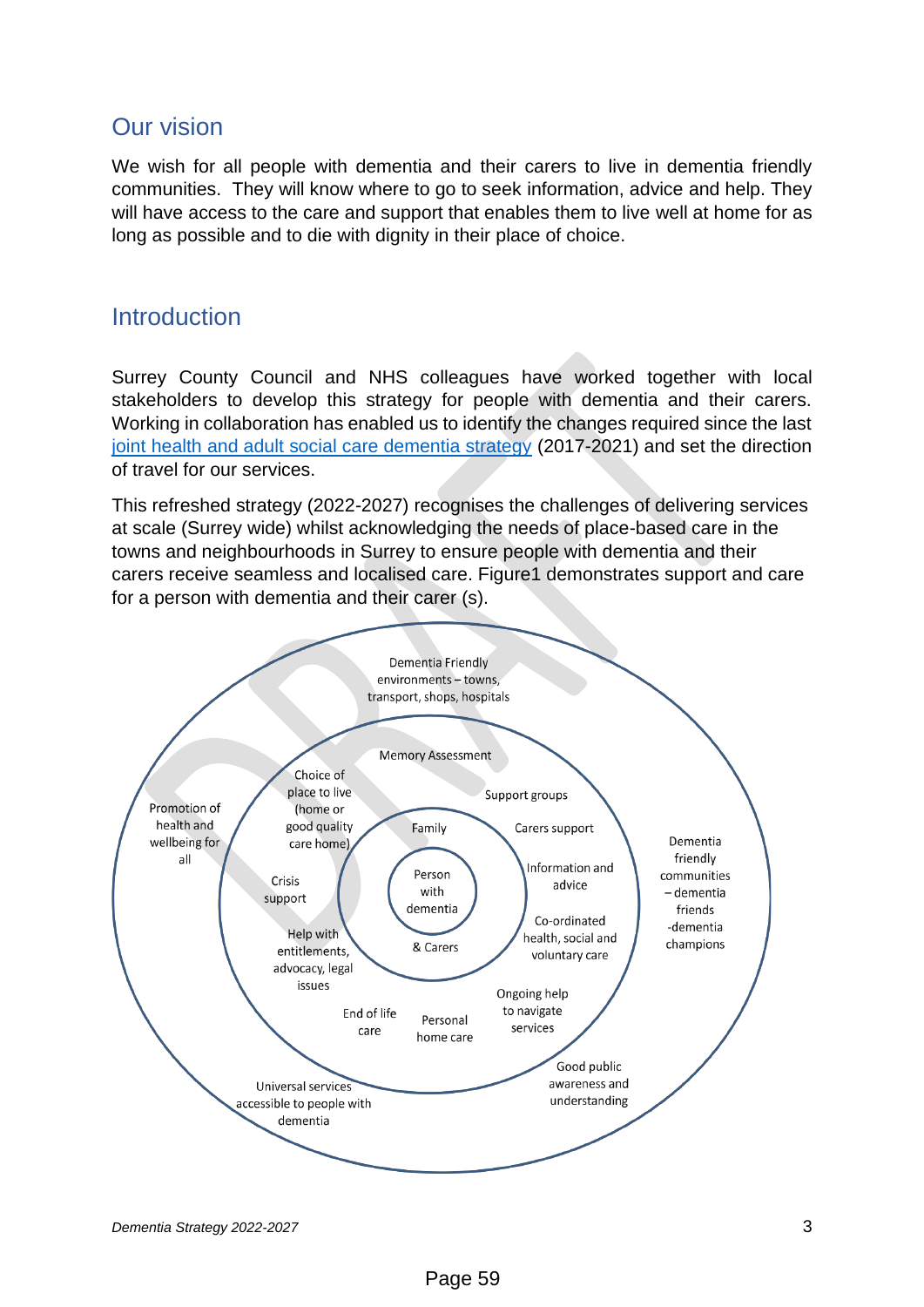The direction of the refreshed strategy has been led by the previous strategy and its outcomes. There are a number of national policy statements and pieces of legislation and stakeholder engagement reports that have formed its development including those listed below:

- [The Prime Minister's Challenge on Dementia in 2020](https://www.gov.uk/government/publications/prime-ministers-challenge-on-dementia-2020/prime-ministers-challenge-on-dementia-2020)
- [The Care Act 2014](https://www.gov.uk/government/publications/care-act-2014-part-1-factsheets/care-act-factsheets)
- Dementia 'A [state of the nation report](https://assets.publishing.service.gov.uk/government/uploads/system/uploads/attachment_data/file/262139/Dementia.pdf) on dementia care and support in England
- Alzheimer's Society reports: ['Worst hit](https://www.alzheimers.org.uk/sites/default/files/2020-09/Worst-hit-Dementia-during-coronavirus-report.pdf) Dementia during coronavirus; [Dementia diagnosis to end of life;](https://www.alzheimers.org.uk/sites/default/files/2020-10/pathway_report_full_final.pdf) [Ethnic minorities](https://www.alzheimers.org.uk/sites/default/files/2021-09/ethinic_minorities_increasing_access_to_diagnosis.pdf) increasing access to diagnosis, Hospital and care homes- [increasing access to diagnostics;](https://www.alzheimers.org.uk/sites/default/files/2021-09/hospitals_and_care_homes_increasing_access_to_diagnosis.pdf) Report on [regional variations](https://www.alzheimers.org.uk/sites/default/files/2021-09/regional_variations_increasing_access_to_diagnosis.pdf) and access to diagnostics

Alongside the national direction, local data including the views of local people with dementia and their carers together with staff and organisations involved in their care helped shape the strategy. There is a strong commitment from all members of Surrey's Dementia Action Strategy Board to make positive changes for people with a lived experience and their carers.

Currently there are many strategic developments across Surrey that impact on people with dementia and their carers and families, for example:

- Adults Social Care's commissioning strategy for older people
- [The joint health and social care carers' strategy](https://www.actionforcarers.org.uk/wp-content/uploads/2020/08/Surrey-Carers-Strategy-Consultation-Document-NApp.pdf)
- [End of life care strategy](https://www.surreyheartlands.uk/wp-content/uploads/2021/05/Surrey-Heartlands-PEoLC-Strategy-2021-2026.pdf)
- Local place based integrated partnerships driven frailty and crisis response strategies
- Surrey County Council's [accommodation with care and support strategy](https://www.surreycc.gov.uk/__data/assets/pdf_file/0017/263600/Accomodation-with-Care-and-Support-Strategy-.pdf)
- The joint recommissioning of Care within the Home services, between Surrey County Council and NHS continuing healthcare
- New Discharge to Assess arrangements, supporting people leaving hospital and their families/carers

These are supported nationally by the [NHS Long Term Plan](https://www.longtermplan.nhs.uk/online-version/) (LTP) and the drive for more personalisation for citizens. The LTP has also driven the development of an enhanced contractual relationship between care homes (including care homes for people with a learning disability) with General Practice and primary care through a Directly Enhanced Service (DES). This DES provides a strong base to build better support for those with dementias and help to reduce the inequalities they face.

The [health and wellbeing strategy for Surrey](https://www.healthysurrey.org.uk/__data/assets/pdf_file/0007/197530/Surrey-Health-and-Wellbeing-Strategy-FINAL-19.11.20.pdf) identifies that dementia is a particular issue in Surrey as people with dementia have a higher number of hospital admissions with longer lengths of stay and higher emergency admissions compared to people the same age without dementia. To meet the health and wellbeing strategy target of reducing emergency admission rates of people with dementia from 3,272 to 2,496 per 100,000 we must do things differently.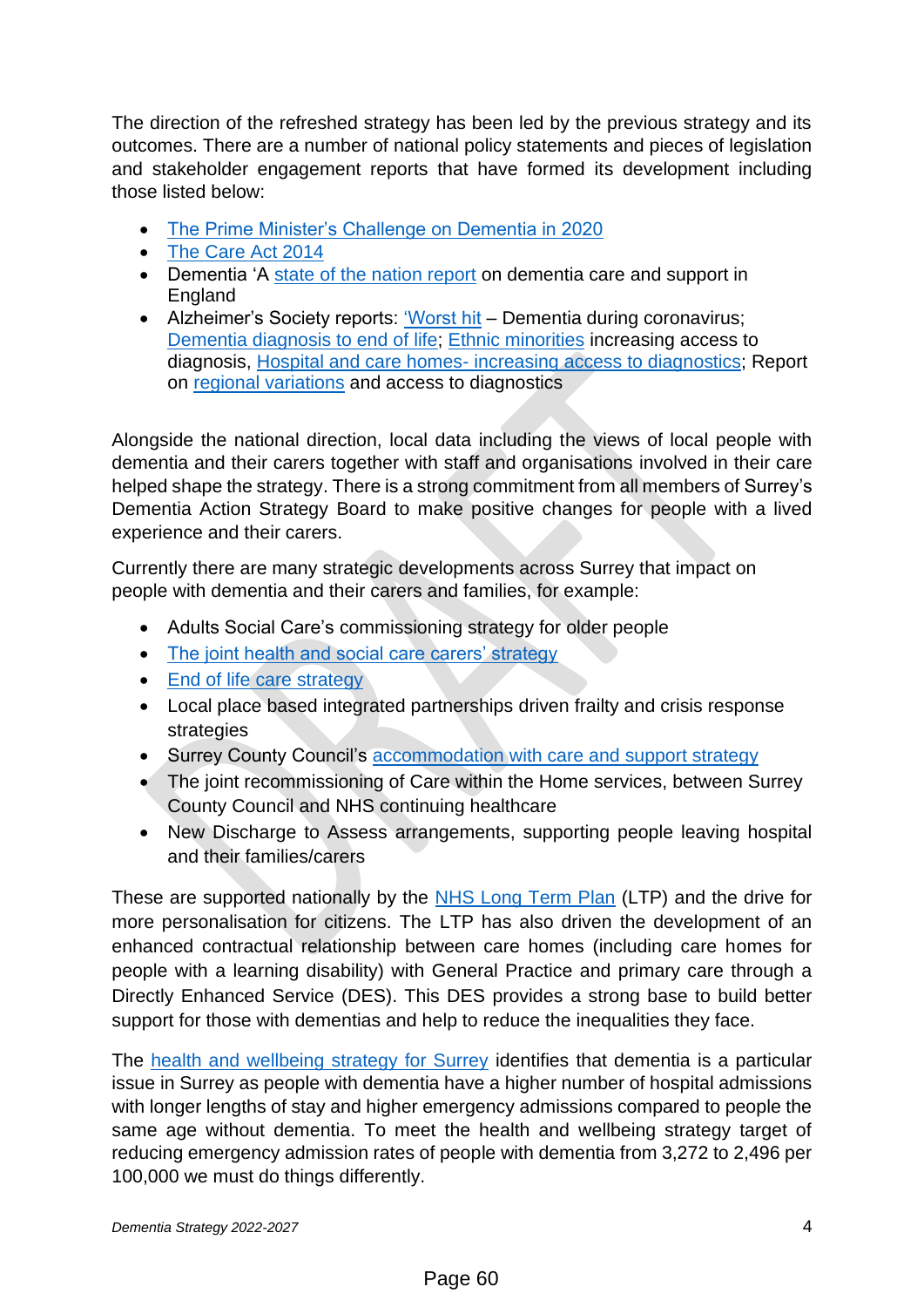[Public Health England,](https://fingertips.phe.org.uk/profile/learning-disabilities) [Public Health Scotland](http://www.healthscotland.scot/health-topics/dementia) and the [Dementia Statistics hub](https://www.dementiastatistics.org/statistics/impact-on-carers/) clearly outline the areas of inequality faced by people with dementia, their carers and families:

- Health inequalities persist into old age and many of the risk factors for dementia are associated with socio-economic inequality such as living in an area of deprivation
- 67% of people with dementia are women, most likely because women live longer than men
- Dementia risk increases with age
- Dementia affects people with a learning disability at a younger age, and people with learning disabilities over 60 are 2 or 3 times more likely to have dementia than the general population
- The estimated prevalence rates for dementia in the black and ethnic minority (BAME) community are similar to the rest of the population with the exception of early onset (presenting before 65 years) and vascular dementia which have been found to be more prevalent
- Caring for someone with dementia puts a huge strain on the carer's physical and mental health. It can also strain, at times to breaking point, the relationships with other family members
- The majority of recipients of unpaid care are older parents or spouses and partners and changes in the make-up of our population indicate that the number of dependent older people in the UK will increase by 113% by 2051. [Carers experience poor physical and mental health,](https://assets.publishing.service.gov.uk/government/uploads/system/uploads/attachment_data/file/971115/Caring_as_a_social_determinant_report.pdf) but also have unmet care needs themselves
- Women are 2.3 times more likely to provide care for someone with dementia for over 5 years
- 60 -70% of carers for people with dementia are women
- 63% of carers for people with dementia are retired while 18% are in paid work. 15% of dementia carers say they are not in work because of their caring responsibilities

There are similar inequalities when looking at preventing dementia:

- Studies with the general population have shown that active treatment of hypertension in middle aged (45–65 years) and older people (aged older than 65 years) without dementia can reduce incidence of dementia
- Research suggests that interventions for other risk factors including more childhood education, exercise, maintaining social engagement, reducing smoking, and management of hearing loss, depression, diabetes, and obesity might have the potential to delay or prevent a third of dementia cases
- Some of the risk factors highlighted above are more prevalent amongst people from BAME backgrounds, people living in areas of deprivation, people with severe mental illness and people with learning disabilities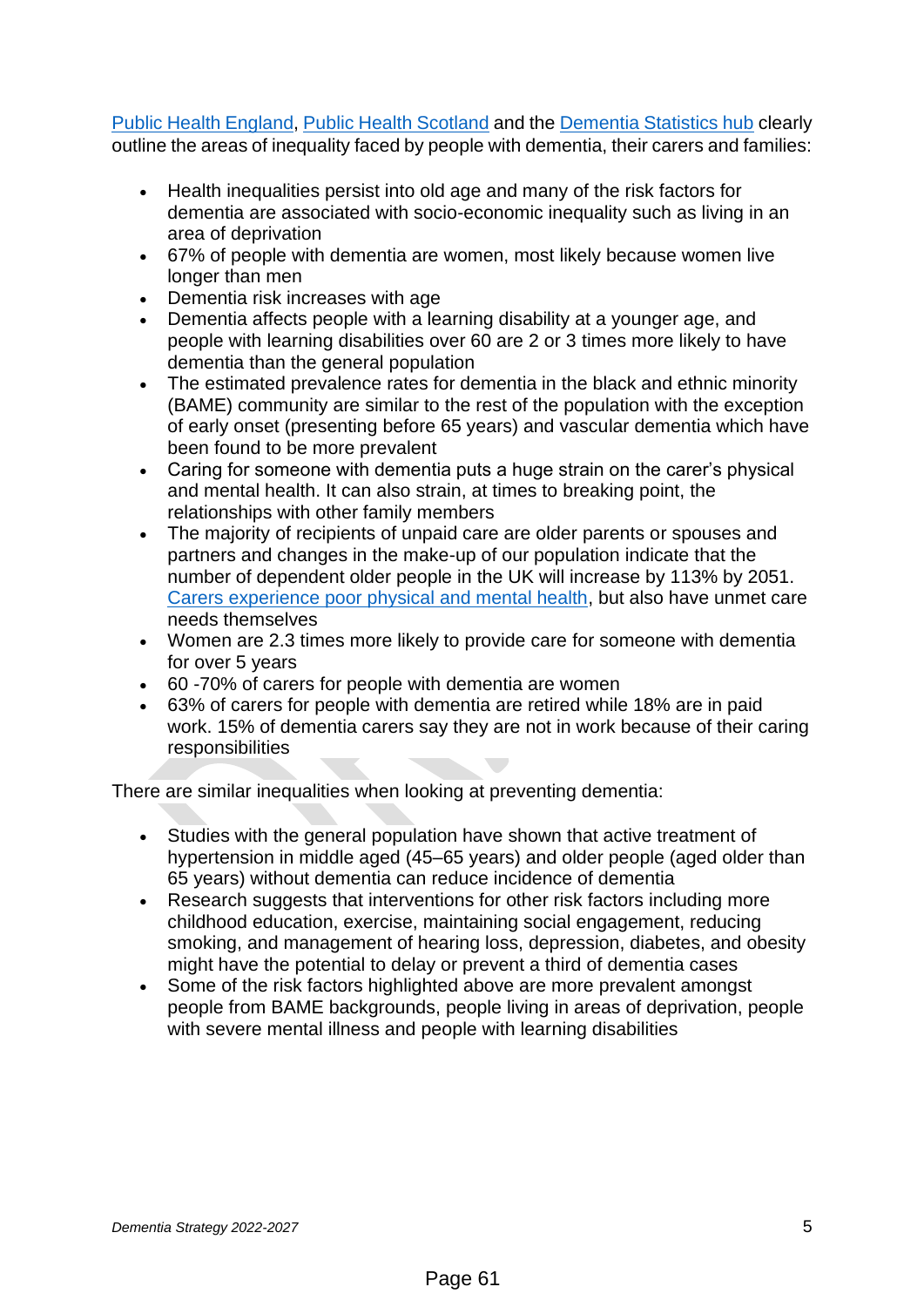# <span id="page-5-0"></span>Views of local people and codesign section

During the summer of 2021 [Healthwatch](https://www.healthwatchsurrey.co.uk/wp-content/uploads/2021/11/Healthwatch-Surrey-dementia-report-Nov-2021.pdf) Surrey completed a survey and interviewed people with dementia and their carers to find out how the diagnosis and supporting well pathways had worked for them. Some quotes have been added to the body of the strategy to illustrate both good practice and gaps in the support people can access. Below is a list of the three recommendations from the report:

#### <span id="page-5-1"></span>Recommendations

1. Build access to Dementia Navigators (or other professional/managed navigator roles). Ensure adequate resource:

a. In every locality, iron out postcode lotteries so people in all parts of Surrey have access to a Dementia Navigator when needed

b. For Dementia Navigators to proactively contact everyone with a diagnosis of dementia on a regular schedule (frequency to be dictated by their individual needs but may be as much as monthly or weekly at times of crisis).

2. Undertake a strategic overview of Support Groups (mapping, funding/stability); build provision in areas with weaker support; help groups become resilient; support dissemination of high-quality information through groups; provide pathways for signposting to groups.

3. Empower Primary Care to signpost effectively by providing primary care networks, GP surgeries and community care with a single point of access to signpost patients to. e.g., local navigator, Dementia Connect.

Alongside this work conducted by HealthWatch, a substantial amount of feedback was also received as part of the co-production of Surrey County Council's commissioning strategy for older people.

With regards to accommodation with care and support for people with dementia, there was positive feedback about staff within care homes. Some individuals stated that staff have a good understanding of dementia and that it was a good place for people to recover when they needed help.

Ensuring the right home is selected in the first place, one that offers the right training for staff and support for residents, was regularly raised along with other suggested improvements for the sector. These included the need for more specialist care homes, dedicated to those with higher needs or advanced dementia. There was a clear gap identified around dementia support for care homes, training for staff and support from community teams for residents that have high needs.

Other feedback focused on the need for a person-centred approach for everyone, with better communication and more activities to offer a better continuity of care for residents.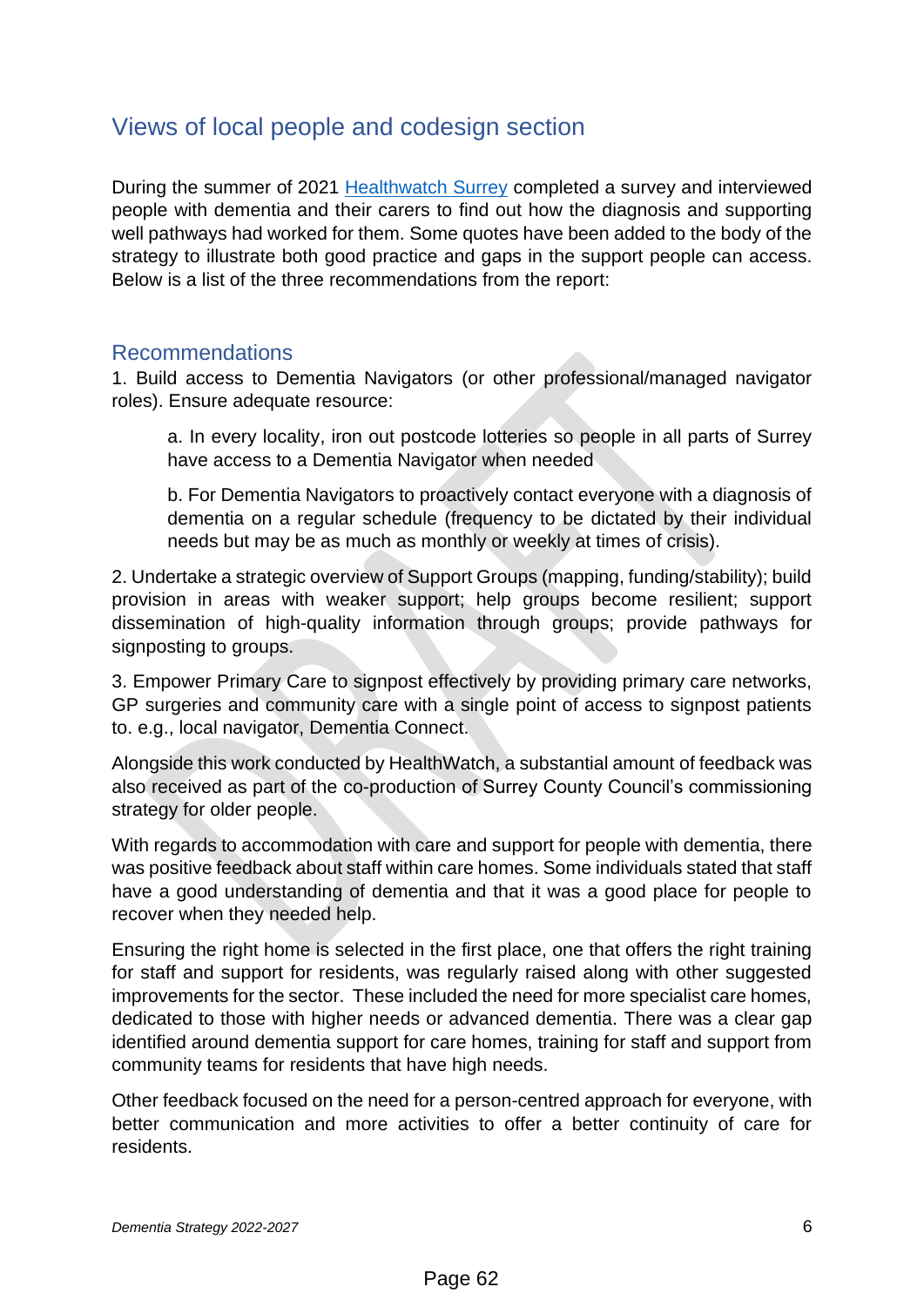Specific engagement work has also been conducted by Surrey County Council on day opportunities. This survey, enhanced by [qualitative interviews](https://www.healthwatchsurrey.co.uk/wp-content/uploads/2021/04/Day-Centres-Report-Spring-2021.pdf) conducted by HealthWatch Surrey, highlighted day activity, such as day centres, played a valuable role in supporting people with dementia and their carers. However, there was not an equitable offer across Surrey and transport to the centres could be challenging.

What is clear from both local feedback and the national picture is that a whole system approach to support people with dementia is essential, whether this is supporting care homes and other providers of dementia services or enabling unpaid carers to have a break from caring.

In addition, we have linked up with Alzheimer's Society to establish a local Dementia Voices group that will ensure we understand the views of people with dementia and their carers when implementing service transformation.

# <span id="page-6-0"></span>Public health data

Data for [Surrey Heartlands](https://fingertips.phe.org.uk/profile-group/mental-health/profile/dementia/data#page/1/gid/1938132893/pat/15/par/E92000001/ati/166/are/E38000246/iid/93040/age/27/sex/4/cid/4/tbm/1) and [Surrey Heath](https://fingertips.phe.org.uk/profile-group/mental-health/profile/dementia/data#page/1/gid/1938132893/pat/15/ati/166/are/E38000178/iid/93040/age/27/sex/4/cat/-1/ctp/-1/yrr/1/cid/4/tbm/1) is available on a national level. This data indicates performance on the key indicators for dementia and is summarised in table 1 below.

<span id="page-6-1"></span>

| <b>Indicator</b>          | <b>Surrey Heartlands</b>              | <b>Surrey Heath</b>       |
|---------------------------|---------------------------------------|---------------------------|
| Estimated dementia        | 62.8%, better than                    | 63.4%, better than        |
| diagnosis rate (aged 65   | England average of                    | England average of        |
| and over)                 | 61.9%                                 | 61.9%                     |
|                           | (as at 31 <sup>st</sup> October 2021) | (NHS Frimley CCG as at    |
|                           |                                       | October 2021)             |
| Percentage of people with | 9.2%, similar to England              | 7.8%, better than England |
| dementia prescribed anti- | average of 9.3%                       | average of 9.3%)          |
| psychotics in past 6      | (as at 31 <sup>st</sup> October 2021) | (NHS Frimley CCG as at    |
| weeks                     |                                       | 31st October 2021)        |
| Dementia care plan has    | 75.5%, similar to England             | 71.6%, lower than         |
| been reviewed in last 12  | average                               | England average           |
| months                    |                                       |                           |
| Quality rating of         | 71.3%, worse than                     | 78%, better than England  |
| residential and nursing   | <b>England average</b>                | average                   |
| care home beds (aged 65   |                                       |                           |
| and over)                 |                                       |                           |
| Dementia rate of          | 3,248, better than                    | 3,788, worse than         |
| emergency admissions      | <b>England average</b>                | England average           |
| Dementia deaths in usual  | 73.1%, better than                    | 80.7%, better than        |
| place of residence        | England average                       | England average           |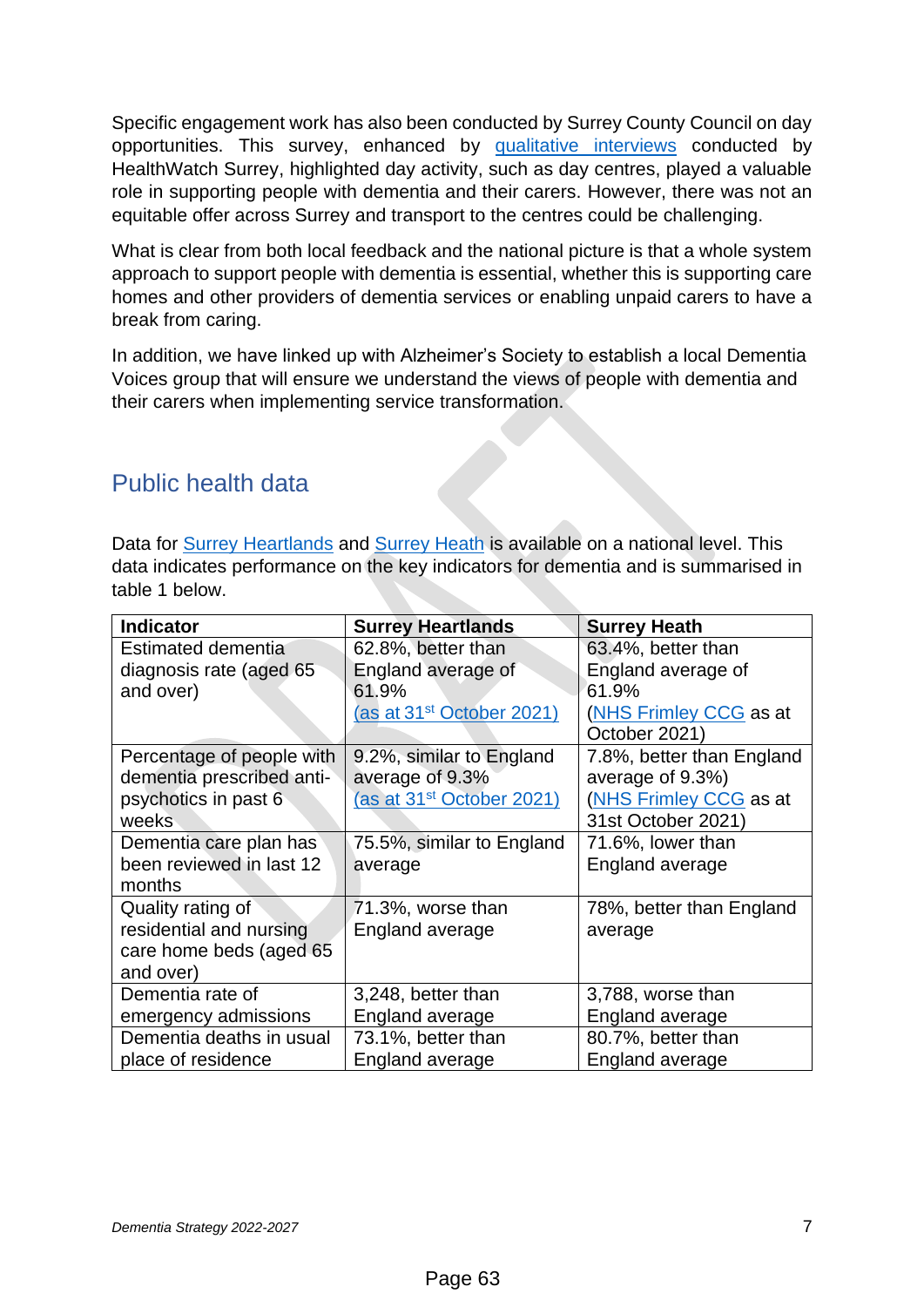# Local Context

Dementia is most common amongst older people and in Surrey it is estimated that between 2020 and 2030 the overall number of people with dementia is forecast [to increase by 28%, from 17,700 to 22,672](https://public.tableau.com/app/profile/surrey.county.council.joint.strategic.needs.assessment/viz/SCCJSNADementia/JSNADementia) older people. It is also estimated that there are around 105 people with a [learning disability](https://public.tableau.com/app/profile/surrey.county.council.joint.strategic.needs.assessment/viz/PeoplewithLearningDisabilitiesandorwithAutismJSNA/JSNA-PLD) who have dementia.

Most people with dementia will have at least one other condition and this is being identified as part of the developing work on frailty in the different placed based areas. The growing demand for services by people with dementia and their carers means we need to address this challenge with integrated and proactive care for all parts of their journey of care. Figure 2 below shows the demography of older people in Surrey at a glance.



The well [pathway for dementia](https://www.england.nhs.uk/mentalhealth/wp-content/uploads/sites/29/2016/03/dementia-well-pathway.pdf) is shown in Figure 3 below.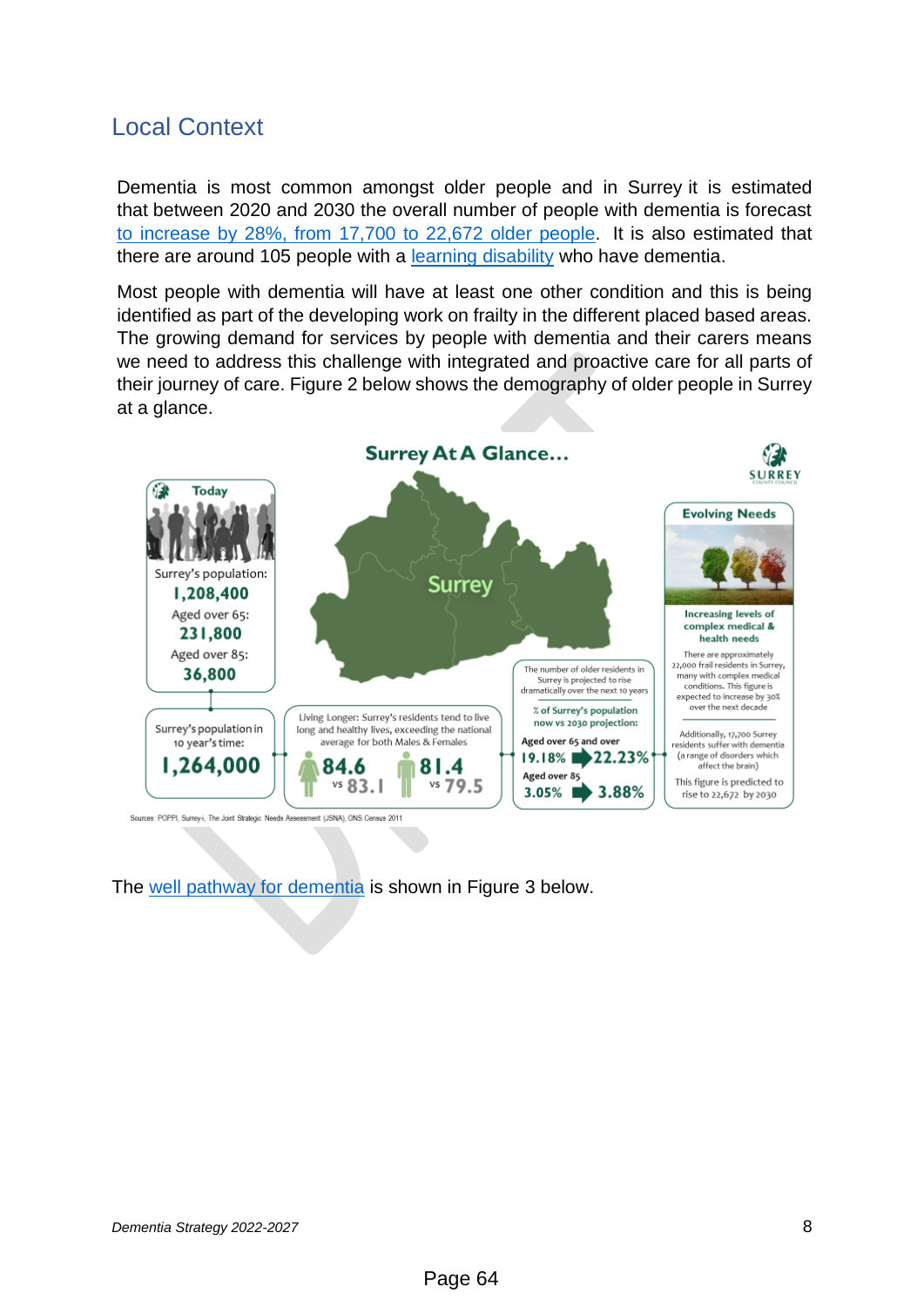| NHS ENGLAND TRANSFORMATION FRAMEWORK - THE WELL PATHWAY FOR DEMENTIA                                                                                                                                                                                                                                      |                                                                                                                                                                                                  |                                                                                                                                                                                                                                           |                                                                                                                                                                                                                                          |                                                                                                                 |
|-----------------------------------------------------------------------------------------------------------------------------------------------------------------------------------------------------------------------------------------------------------------------------------------------------------|--------------------------------------------------------------------------------------------------------------------------------------------------------------------------------------------------|-------------------------------------------------------------------------------------------------------------------------------------------------------------------------------------------------------------------------------------------|------------------------------------------------------------------------------------------------------------------------------------------------------------------------------------------------------------------------------------------|-----------------------------------------------------------------------------------------------------------------|
| <b>PREVENTING WELL</b>                                                                                                                                                                                                                                                                                    | <b>DIAGNOSING WELL</b>                                                                                                                                                                           | <b>SUPPORTING WELL</b>                                                                                                                                                                                                                    | <b>LIVING WELL</b>                                                                                                                                                                                                                       | <b>DYING WELL</b>                                                                                               |
| Risk of people<br>developing<br>dementia is<br>minimised                                                                                                                                                                                                                                                  | <b>Timely accurate</b><br>diagnosis, care<br>plan, and review<br>within first year                                                                                                               | Access to safe high<br>quality health & social<br>care for people with<br>dementia and carers                                                                                                                                             | People with dementia<br>People with definition<br>safe and accepting<br>communities                                                                                                                                                      | People living with<br>dementia die with<br>t and state of the U.S.<br>dignity in the place<br>of their choosing |
| "I was given information about<br>reducing my personal risk of<br>getting dementia"                                                                                                                                                                                                                       | "I was diagnosed in a timely<br>wav"<br>"I am able to make decisions<br>and know what to do to help<br>myself and who else can help'                                                             | "I am treated with dignity &<br>respect"<br>"I get treatment and support,<br>which are best for my<br>dementia and my life"                                                                                                               | "I know that those around me<br>and looking after me are<br>supported"<br>"I feel included as part of<br>society'                                                                                                                        | "I am confident my end of life<br>wishes will be respected"<br>"I can expect a good death"                      |
| <b>STANDARDS:</b>                                                                                                                                                                                                                                                                                         | <b>STANDARDS:</b>                                                                                                                                                                                | <b>STANDARDS:</b>                                                                                                                                                                                                                         | <b>STANDARDS:</b>                                                                                                                                                                                                                        | <b>STANDARDS:</b>                                                                                               |
| Prevention <sup>(1)</sup><br>Risk Reduction(5)<br>Health Information(4)<br>Supporting research(5)                                                                                                                                                                                                         | Diagnosis(1)(5)<br>Memory Assessment(1)(2)<br>Concerns Discussed <sup>(3)</sup><br>Investigation <sup>(4)</sup><br>Provide Information(4)<br>Integrated & Advanced<br>Care Planning (1)(2)(3)(5) | Choice(2)(3)(4). BPSD(6)(2)<br>Liaison <sup>(2)</sup> Advocates <sup>(3)</sup><br>Housing <sup>(3)</sup><br>Hospital Treatments <sup>(4)</sup><br>Technology <sup>(5)</sup><br>Health & Social Services (5)<br>Hard to Reach Groups(3)(5) | Integrated Services(1)(3)(5)<br>Supporting Carers <sup>(2)(4)(5)</sup><br>Carers Respite(2).<br>Co-ordinated Care(1)(5)<br>Promote independence(1)(4)<br>Relationships <sup>(3)</sup> . Leisure <sup>(3)</sup><br>Safe Communities(3)(5) | Palliative care and pain(1)(2)<br>End of Life(4)<br>Preferred Place of Death(5)                                 |
| References: (1) NICE Guideline. (2) NICE Quality Standard 2010. (3) NICE Quality Standard 2013. (4) NICE Pathway. (5) Organisation for Economic Co-operation and Development (OECD)<br>Dementia Pathway. (6) BPSD - Behavioural and Psychological Symptoms of dementia.                                   |                                                                                                                                                                                                  |                                                                                                                                                                                                                                           |                                                                                                                                                                                                                                          |                                                                                                                 |
| <b>RESEARCHING WELL</b>                                                                                                                                                                                                                                                                                   |                                                                                                                                                                                                  |                                                                                                                                                                                                                                           |                                                                                                                                                                                                                                          |                                                                                                                 |
| . Research and innovation through patient and carer involvement, monitoring best-practice and using new technologies to influence change.<br>Building a co-ordinated research strategy, utilising Academic & Health Science Networks, the research and pharmaceutical industries.                         |                                                                                                                                                                                                  |                                                                                                                                                                                                                                           |                                                                                                                                                                                                                                          |                                                                                                                 |
| <b>INTEGRATING WELL</b>                                                                                                                                                                                                                                                                                   |                                                                                                                                                                                                  |                                                                                                                                                                                                                                           |                                                                                                                                                                                                                                          |                                                                                                                 |
| . Work with Association of Directors of Adult Social Services, Local Government Association, Alzheimer's Society, Department of Health and Public Health<br>England on co-commissioning strategies to provide an integrated service ensuring a seamless and integrated approach to the provision of care. |                                                                                                                                                                                                  |                                                                                                                                                                                                                                           |                                                                                                                                                                                                                                          |                                                                                                                 |
| <b>COMMISSIONING WELL</b>                                                                                                                                                                                                                                                                                 |                                                                                                                                                                                                  |                                                                                                                                                                                                                                           |                                                                                                                                                                                                                                          |                                                                                                                 |
| Develop person-centred commissioning guidance based on NICE guidelines, standards, and outcomes based evidence and best-practice.<br>Agree minimum standard service specifications for agreed interventions, set business plans, mandate and map and allocate resources.                                  |                                                                                                                                                                                                  |                                                                                                                                                                                                                                           |                                                                                                                                                                                                                                          |                                                                                                                 |
| <b>TRAINING WELL</b>                                                                                                                                                                                                                                                                                      |                                                                                                                                                                                                  |                                                                                                                                                                                                                                           |                                                                                                                                                                                                                                          |                                                                                                                 |
| Develop a training programme for all staff that work with people with dementia, whether in hospital, General Practice, care home or in the community.<br>Develop training and awareness across communities and the wider public using Dementia Friends. Dementia Friendly Hospitals/Communities/Homes.    |                                                                                                                                                                                                  |                                                                                                                                                                                                                                           |                                                                                                                                                                                                                                          |                                                                                                                 |
| <b>MONITORING WELL</b><br>Develop metrics to set & achieve a national standard for Dementia services, identifying data sources and set 'profiled' ambitions for each.                                                                                                                                     |                                                                                                                                                                                                  |                                                                                                                                                                                                                                           |                                                                                                                                                                                                                                          |                                                                                                                 |
|                                                                                                                                                                                                                                                                                                           |                                                                                                                                                                                                  | Use the Intensive Support Team to provide 'deep-dive' support and assistance for Commissioners to reduce variance and improve transformation.                                                                                             |                                                                                                                                                                                                                                          |                                                                                                                 |

The outcomes in the well pathway for dementia are illustrated by "I" statements centred on the person with dementia, such as 'I was diagnosed in a timely way'. There are equally important carer centred statements in ['Making it real](https://www.basw.co.uk/resources/making-it-real-carers) for carers' which include: having the information I need, when I need it; keeping friends, family and place; my support my own way; feeling in control and safe.

Each section of the well pathway for dementia is expanded on below and describes what we have achieved and what we need to do to improve the pathway for people with dementia and their carers.

## <span id="page-8-0"></span>Ambitions- Preventing Well

Our aim is to continue to raise public awareness and activities around dementia and the actions people can take to prevent dementia.

What have we done?

• There has been a reduction in smoking prevalence and improved identification and treatment of hypertension supporting a reduction in dementia prevalence. [One You Surrey](https://oneyousurrey.org.uk/) is Surrey's only specialist stop smoking service, commissioned by Surrey County Council. It has been operational since April 2019 and has helped 3405 smokers to date to achieve a better quality of life. For 2021 through to 2025 One You Surrey has been awarded an additional contract to deliver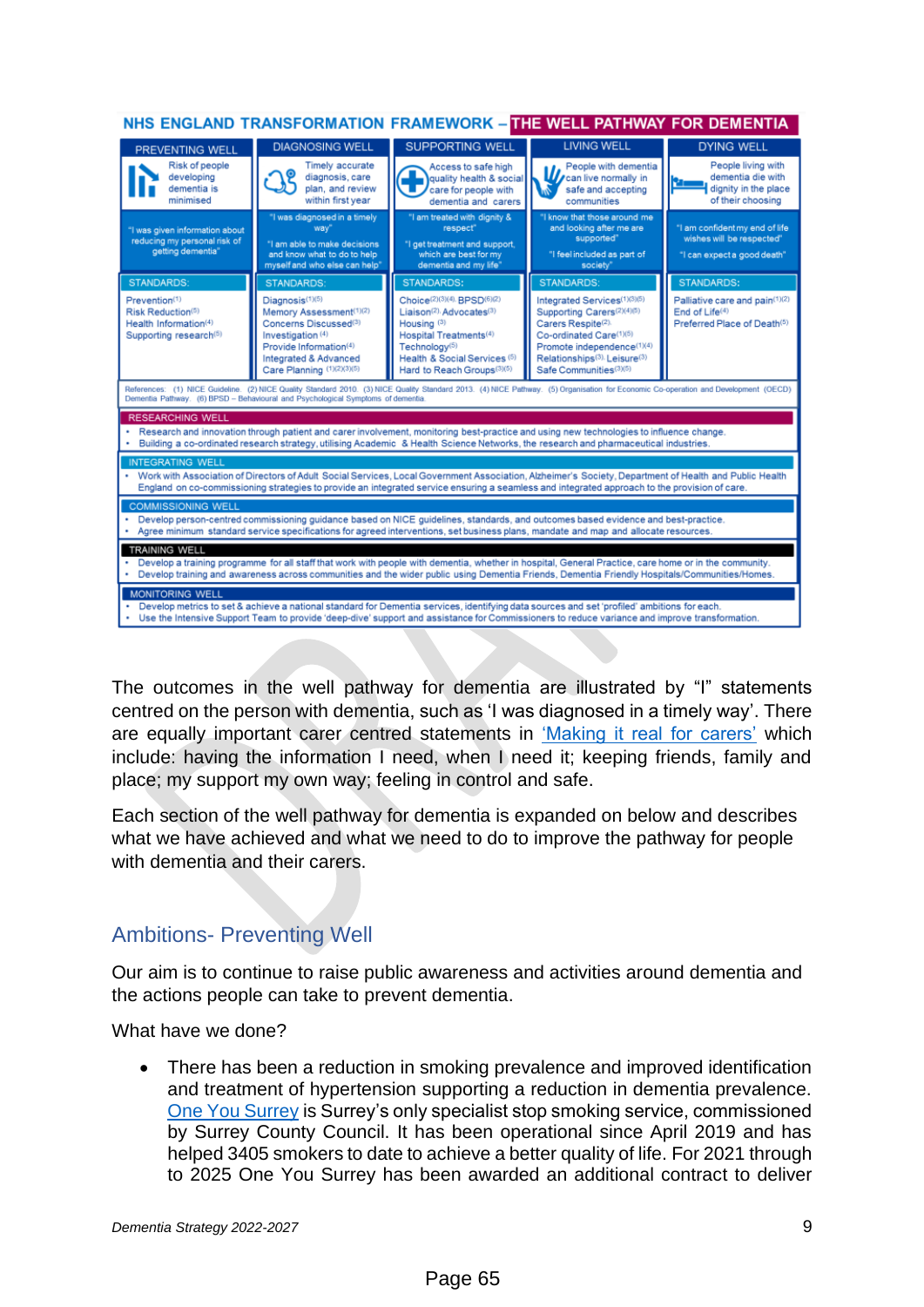adult weight management support.

- The increase of resources into Social Prescribing and the provision of Additional Roles Reimbursement Scheme (ARRS) roles in primary care has provided additional support to families reducing social isolation. Surrey has recently won a £500k grant to develop green social prescribing which will further increase resources and coordination in this area.
- The [Kent Surrey and Sussex Academic Health Science Network](https://kssahsn.net/) (KSS AHSN) has a number of studies in various stages of set up which may help with prevention: 1. Understanding access to social care for Black and Minority Ethnic (BAME) communities; 2. Co-designing digital 'tracking' tool for people discharged from memory assessment services (MAS) with mild cognitive impairment (MCI)3. PhD looking at outcomes after MCI diagnosis.

What do we need to do?

- Develop consistent public health messages around how to prevent dementia. New messages focused on encouraging the population to participate in the over 40 health checks to promote healthy lifestyles and encourage a better understanding of healthy eating, drinking and exercise. The health checks could also be used for initial memory and cognitive assessment.
- Prioritise a focus on reducing inequalities Early onset and vascular dementia are more prevalent in people from BAME backgrounds. Currently we do not know if people accessing memory assessment services are proportionate across the demographics of people living in Surrey.
- Ensure we have accessible material for people e.g., Easy Read or a video to enable people to access the information they require.
- Enhance post diagnosis health support for people diagnosed with Mild Cognitive impairment (MCI) and improve pathways and knowledge around when to refer people diagnosed with MCI back to the community mental health team for older people (CMHT-OP) for further assessment.
- Increase early identification of carers of people living with dementia; this should happen at diagnosis (the number of carers of people living with dementia registered with their GP as a carer).

## <span id="page-9-0"></span>Ambitions- Diagnosing Well

Our aim is for people to have equal access to dementia care; understanding where communities may not be accessing dementia diagnosis and post diagnostic support. We will address the inequalities and gaps in service with partners to overcome barriers.

What have we done?

• Pre-covid there had been a sustained increase in dementia diagnostic rates (DDR) enabling people with the disease to be signposted to support services and be considered for clinical trials of new treatments. In October 2019 Surrey, for the first time, achieved the 66.7% dementia diagnosis rate target by collaborative working across professionals and disciplines driven by clinical leadership. Unfortunately, the DDR rate fell nationally due to Covid: the current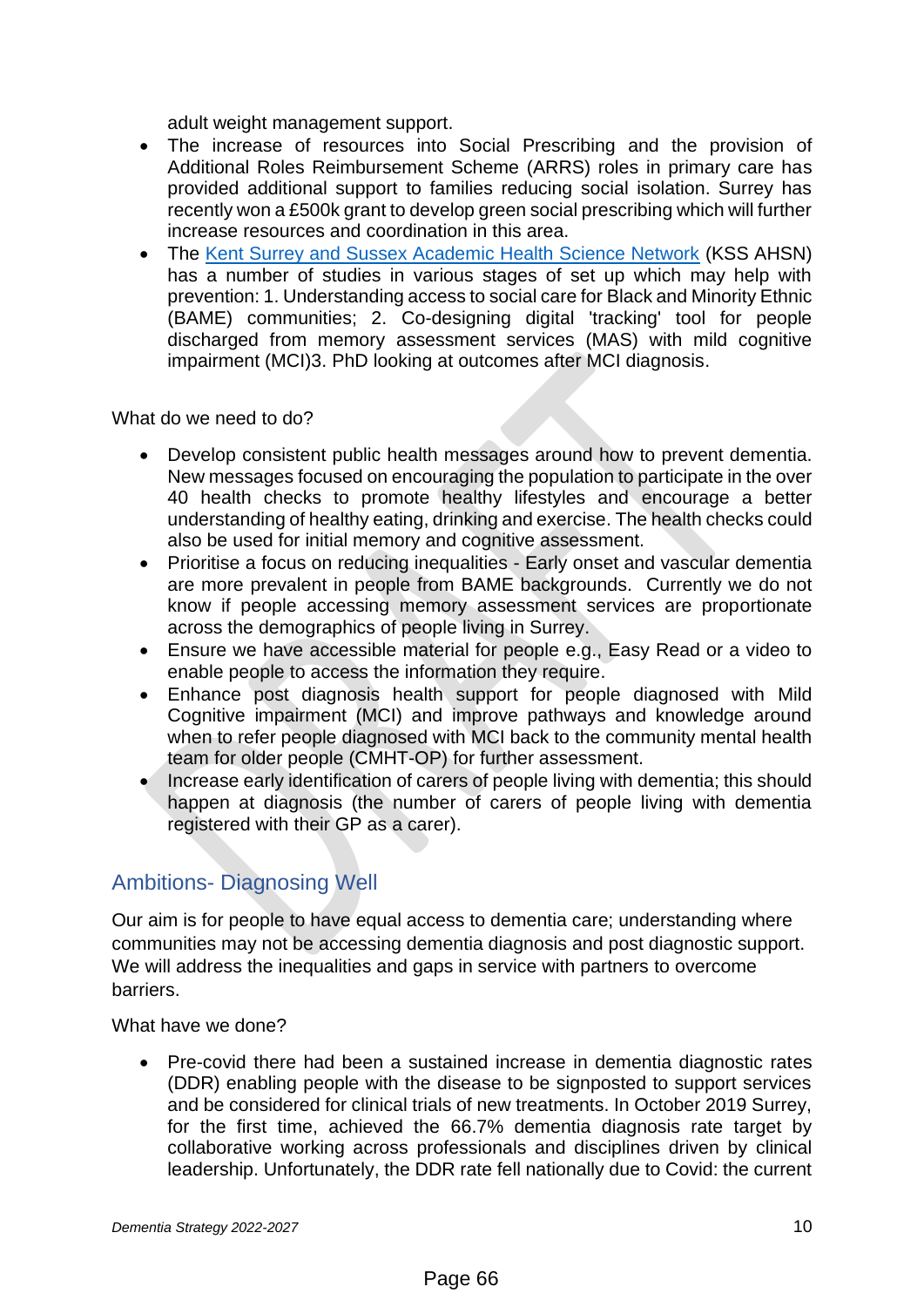DDR rate for Surrey Heartlands is 62.8%% and the national rate is 61.9% against a target of 66.7%. There are two main factors thought to be contributing to the downward fall in DDR:

- 1. Covid, as evidenced in the Covid mortality rates disproportionately affected people with dementia. ONS figures show that 27.5% of people who died of Covid had dementia (from 1 March to 30 May 2020). This will have impacted on the existing prevalence calculation and discussions are taking place at a national level as to whether this needs to be readjusted.
- 2. There was a reduction in the number of people accessing memory assessment services due to older people staying away from health services/not accessing primary care because of shielding/Covid risk perception and services re-establishing through remote consultations during Covid. Virtual services can be more challenging for those without digital literacy or internet access, as well as cognitive or sensory impairments. In addition, access to MRI scans for accurate diagnosis (ruling out other causes) was delayed and at one point completely suspended due to pressures from Covid.
- In the restoration and recovery phase the focus is on increasing the memory assessment clinics capacity and, for those who continue to require more stringent social distancing, encouraging virtual assessment where appropriate. To increase capacity, we support the introduction of memory assessment within our developing integrated hubs utilising the skills of clinicians with a special interest in Dementia. The post diagnostic support will be provided through Admiral Nurses (Guildford & Waverley) /Enhanced Care practitioners (East Surrey) / Dementia Nurse specialist (Northwest Surrey and Mid Surrey) to prevent crisis, reduce emergency acute and psychiatric admissions that have seen recent increase in the placed based areas/localities. These schemes will utilise the additional Dementia diagnosis and post diagnostic resources allocated to Surrey. The roles in each place are slightly different due to different pathways in the placed based areas.
- We have promoted the FORGET tool in primary care which enables GPs to do a telephone cognitive assessment before referral to Memory Assessment Service (MAS).
- We have worked closely with the Care Home sector and the Surrey and Borders Partnership Foundation Trust (SABP) care home pathway to ensure dementia diagnosis is completed in a timely manner.
- Our Mental Health Practitioners based in frailty/locality hubs are now included in the Integrated Frailty Multidisciplinary Team meetings to improve diagnosis for this cohort of people.
- We have a Clinical Lead for dementia in Surrey Heartlands who is continuing to work with local practices and secondary care to support an increase in the diagnostic rates. Surrey has had strong engagement and support with the national and regional NHS teams.
- The Surrey wide Dementia Strategy Action Board meets bimonthly, with aim to increase dementia diagnosis rates to pre-covid rates, as well as improving postdiagnostic support for people with dementia and their families
- Young Onset Dementia (YOD) Surrey and Borders Partnership Foundation Trust (SABP) have established a dedicated young onset diagnosis service, with specialist YOD consultant psychiatrists and clinicians across each area in Surrey. Pre-covid there was a year-on-year increase in referrals, reflecting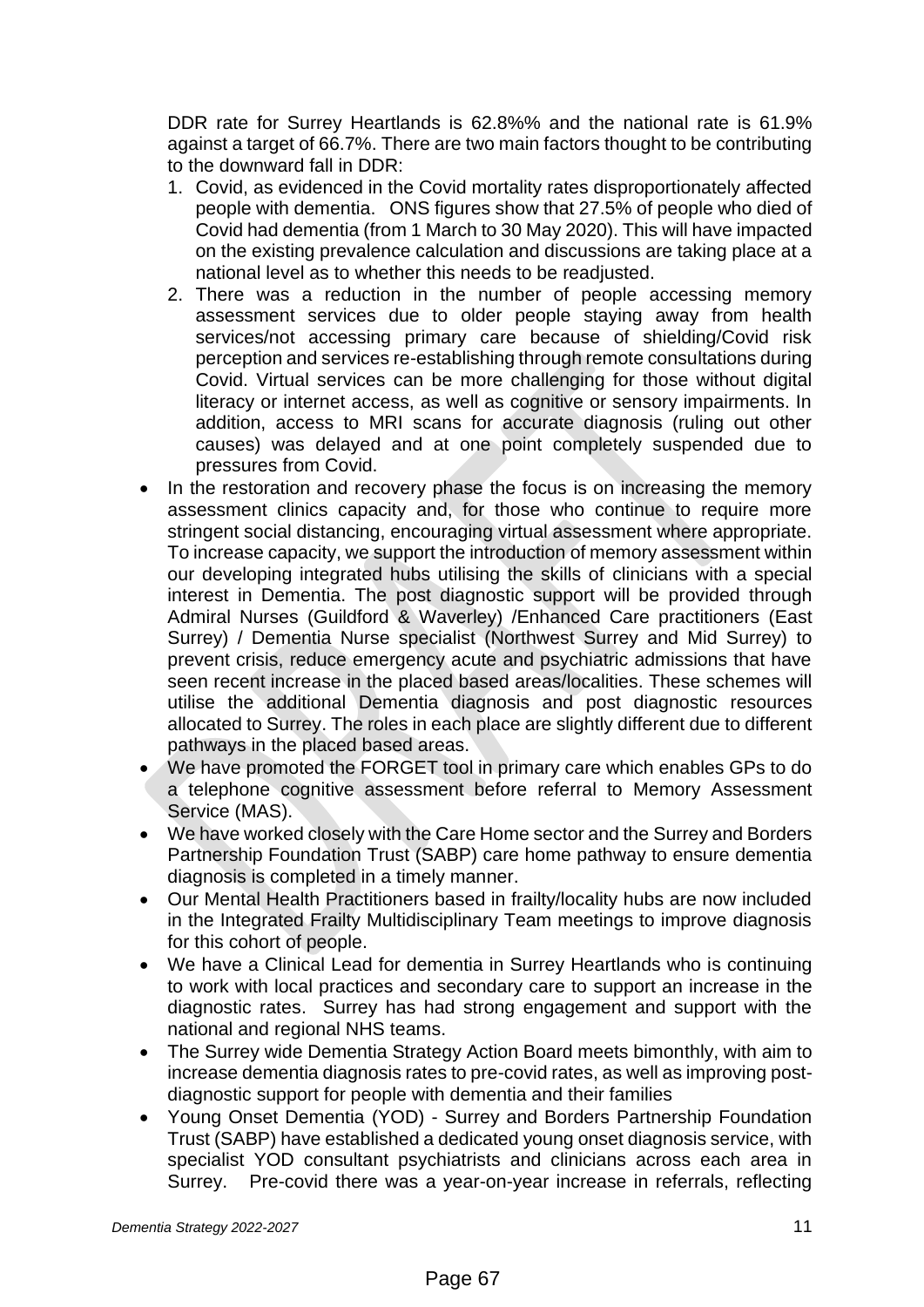establishment and promotion of the new service. There was reduction in referrals during covid, reflecting fears about attending for assessments and limitation to services.

| Year          | Total referral numbers to young onset dementia services |
|---------------|---------------------------------------------------------|
| 2017          | 194                                                     |
| 2018          | 208                                                     |
| 2019          | 310                                                     |
| 2020          | 131                                                     |
| 2021 (to Nov) | 206                                                     |

• SABP also have a learning disability assessment service. Surrey was one of the first areas in the country to begin to develop a database and services for people with Down's syndrome who develop dementia. It has been the focus of the UK's longest running Down's Syndrome and Dementia longitudinal study, which has been running for 20+ years, resulting in a major impact on clinical practice nationally and the development of a range of projects, including development of resources, DVDs and Quality Outcome Measures.

The team have led the development and publication of national guidance Dementia and People with Intellectual Disabilities: Guidance on the assessment, diagnosis, interventions and support of people with intellectual disabilities who develop dementia published by the BPS (2009, 2015). SABP have been operating an assessment, diagnostic and support service for individuals with Down's syndrome since 1999, and have assessed over 500 people to date.

The service currently supports 54 adults with Down's syndrome diagnosed with dementia and a further 32 adults with a learning disability.

- Acquired Brain Injury and Alcohol Related Brain Damage: These have previously been identified as gaps within memory assessment services. SABP is working with alcohol and neurological services to implement pathways and protocols between these services and SABP, to close the gap.
- Mental health practitioner pathways in community services Each Place Based Partnership, apart from East Surrey, has mental health practitioners (MHPs) located within their integrated hubs or community service provider to carry out memory assessment and dementia diagnosis. Work has been completed to implement primary care and secondary care database (EMIS and SystmOne) access for the MHPS.
- MSNAP (Memory Services National Accreditation Programme) MSNAP Accreditation has been achieved for all CMHT-OPs apart from East Surrey, and North West Surrey is under review. The CMHT-OPs are currently taking part in the National Audit of Dementia memory services with the results due to be published in Feb 2022.
- Dementia Navigators Referrals at Diagnosis- As part of the post diagnosis pathway people are referred to the dementia navigator service. Some of the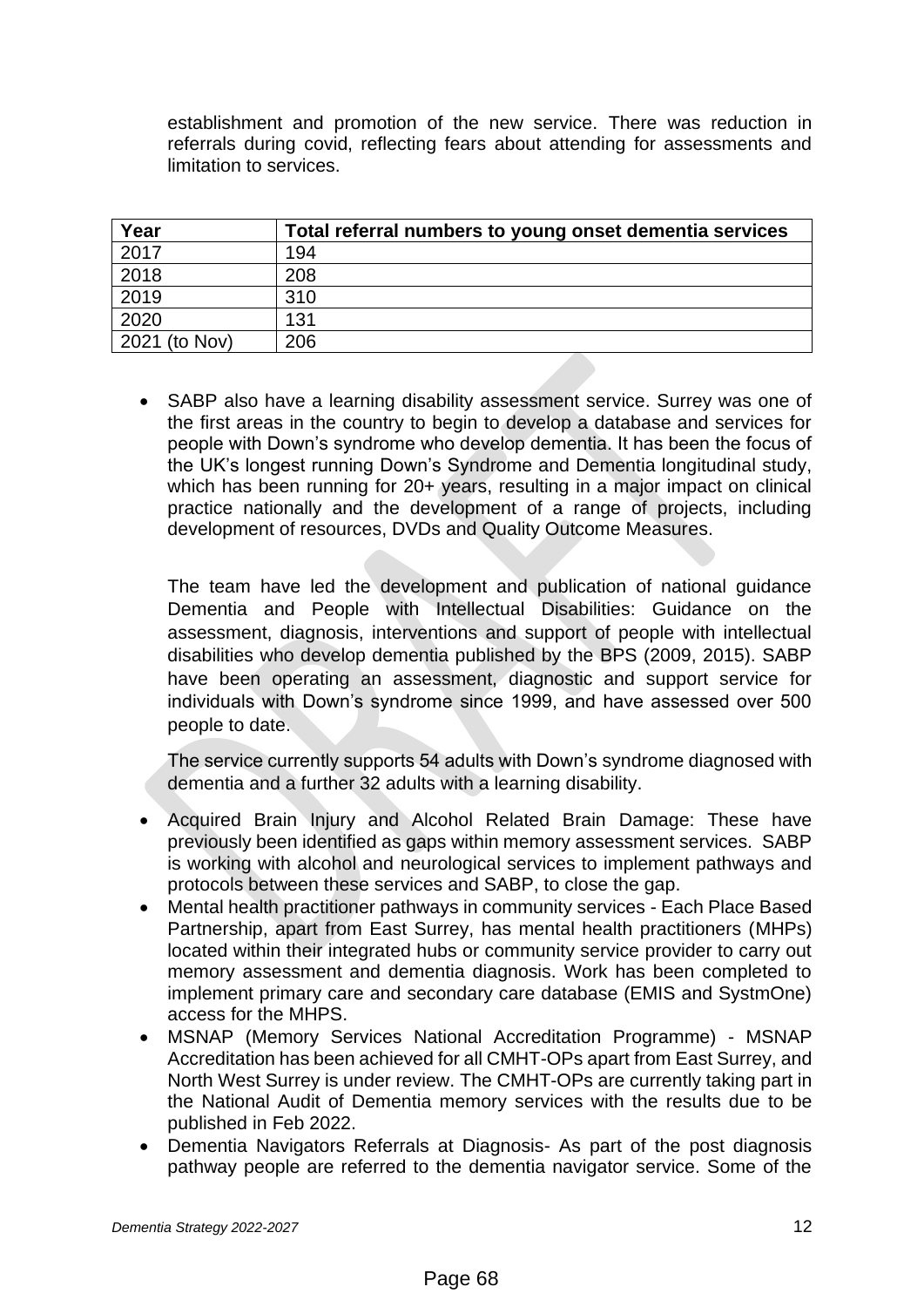CMHT-OPs have co-located dementia navigators within the clinics.

- KSS Remote MAS Study -Remote MAS study is just concluding and will be releasing a remote MAS toolkit/patient video. Surrey participated in this study.
- Advice and Guidance e-RS CMHT-OP Advice and Guidance access through e-RS (electronic referral service) has been launched, for enhanced primary care access to SABP CMHT-OPs. This provides a documented route for primary care to access specialist advice for people with dementia who do not need to be fully assessed by mental health services. This streamlines referral routes for advice and guidance, freeing up capacity in the CMHT-OP for more complex cases. This project is being developed further with a pilot in Mid Surrey to allow care home staff to access a dedicated mental health resource for people with dementia requiring more management support

What did some of you say about the diagnostic pathway?

The following quotes are from people interviewed by [Healthwatch.](https://www.healthwatchsurrey.co.uk/wp-content/uploads/2021/11/Healthwatch-Surrey-dementia-report-Nov-2021.pdf)

'*Mary's issues were explained as mild cognitive problems. No follow up was given'.* 

*'It was five weeks after discharge before their GP asked to see them and made the referral to the Older Persons Mental Health Team'.*

*'A telephone assessment was undertaken in October 2020. This identified "a cognition problem and anxiety". M was referred for a brain scan and commenced on Citalopram. A follow-up telephone appointment (due to covid) in December 2020 resulted in a letter to the GP that states: "Probable Alzheimer's Disease and anxiety". A follow-up post diagnosis phone call in March 2021 (as recorded in a letter to the GP) discharged M back to GP'.*

*'The family were told that it was vascular dementia, but they were not informed about the type of dementia and how it would affect B'.*

What do we need to do?

- To iron out the postcode lottery of access we have established a pilot to enable the dementia navigator resources to be shared across Surrey on the basis of demand rather that historic funding arrangements. This will enable the service to meet growing demand with shared capacity across the county.
- The [Dementia Connect](https://www.alzheimers.org.uk/dementiaconnect) service rolled out in June 2021 and includes a keeping in touch contact service for people and their carers following diagnosis, which will provide access to the service 7 days a week via telephone and website.
- Increase access and uptake of baseline assessments for people with Down's Syndrome (DS)
- Mental health practitioner pathways in East Surrey community services work differently to other areas as employed by the Community Trust with no direct supervision from SABP. A new enhanced practitioner role will provide supervision and support with the pathway to improve dementia diagnosis rates in the community.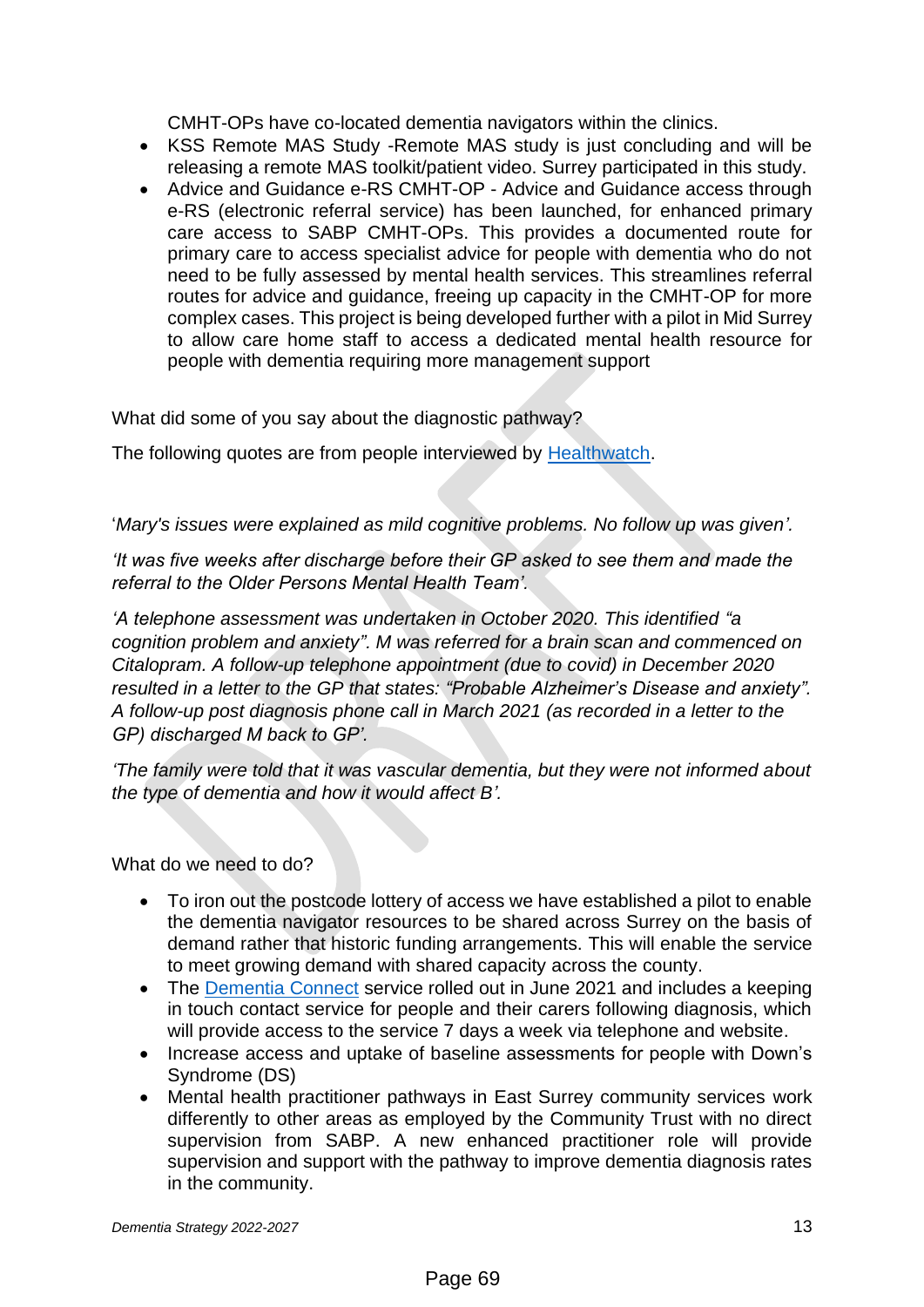• Ensure adequate immediate post-diagnostic support for individuals and their carers and families is available; whilst all CMHT-OP have a post diagnosis pathway, not all of the memory assessment clinics across Surrey have access to a dedicated post diagnosis clinic.

#### <span id="page-13-0"></span>Ambitions- Living Well

Our aim is to make sure everyone has the opportunity to live life to the full following diagnosis

What have we done?

- Mind the Gap: awareness raising with Surrey's South East (SE) Asian population. Provided health & social care professionals with a better understanding on how to attract SE Asian population into local services in order to address low uptake by these communities. The model will be used to further develop links with BAME communities.
- Social prescribing has signposted people to various virtual groups during the pandemic and active groups after lockdown.
- Enhanced Technology Integrated Health Care Monitoring [\(TIHM\)](https://www.sabp.nhs.uk/TIHM) in response to the challenges posed by Covid; the project is now supporting just under 650 people with dementia and their carers to manage their physical and mental health and social care needs in the home environment during the pandemic (and continuing to do so) through remote monitoring. The service provides digital access to Surrey Well Being, Surrey Active Portals, Alzheimer's society Dementia Connect service and the [Surrey Dementia Roadmap.](https://dementiaroadmap.info/surrey/#:~:text=The%20Surrey%20Dementia%20Roadmap%20provides,with%20dementia%20and%20their%20carers.)
- Research conducted into the impact of dementia on those with a learning disability and their carers reported to the dementia strategy board with full support to the Mental Health Partnership Board leading to approval for additional resources to support people with a learning disability.
- Progress on integrated pathways between the acute, community services and primary care. Integrated pathways have been developed in a number of Place Based Partnerships across Surrey. Each Place (except East Surrey) has mental health practitioners in their community services who are clinically supervised by consultants in their community mental health team for older people. Of particular note is the one involving the frailty hubs in North West Surrey. This has addressed a long-standing concern that people were being discharged with uncertain diagnosis status back into the community.
- Both health and social care have continued to support the dementia navigators' contract and implemented the dementia connect model. This vital service continues to support people and their carers after they have been diagnosed with dementia. The board has supported the implementation of change in triage model from an answerphone to a staffed telephone and digital dementia connect service
- Dementia action alliances groups (DAGs). The 25 Surrey DAGs have been transitioned though the ending of the national Alzheimer's society contract which provided them with support and facilitation as well as setting up new groups. We see these groups as vital community assets for the support of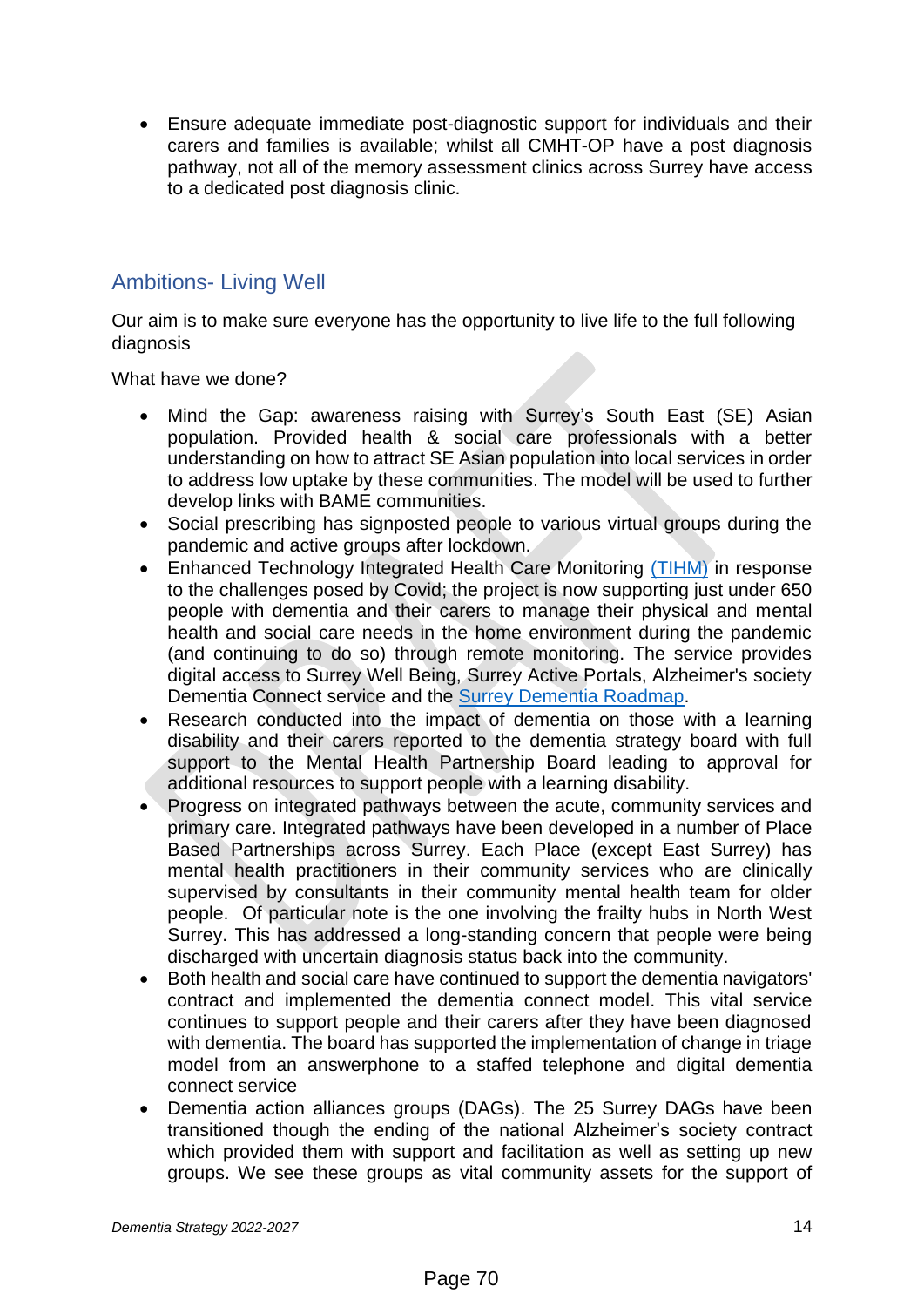people with dementia and their carers, and would like to support them into Alzheimer's supported dementia friendly communities. Discussions are ongoing with the voluntary sector to support a Dementia Friendly Co-ordinator role for Surrey.

- Psychoeducation for carers of people with dementia. CrISP Carer Information and Support Programme (CrISP) training has been funded by the carers workstream, and is being rolled out across Surrey through virtual and face to face courses.
- Young Onset Day Activities. Surrey Heath has implemented a young onset day time activity service facilitated by [Younger People with Dementia Berkshire](https://www.ypwd.info/)
- Intergenerational Music Project. A Surrey Downs project in care homes linking young people with older people
- Delirium Educational Webinars. SABP hosted webinars for care homes, community staff and primary care to improve delirium identification and management.

What do we need to do?

- Focus on establishing Dementia friendly communities (DFC) across all areas of Surrey to provide people with dementia and their carers the support they need living in a supported community.
- More robust and consistent post-diagnostic support for individuals and their carers and families. This will support the person with dementia and their carer with a better understanding of the disease and how to manage it and consequences of progression and support carers in their caring role.
- Consider full roll out of TIHM and related technologies across Surrey for all people and their families with dementias.
- Dementia day support for those with young onset dementia. Individuals and carers of people with young onset dementia may have different peer support needs to those of older age diagnose with dementia and activities are not necessarily suitable e.g., singing songs/talking about things from a different era to their childhood. If appropriately funded, there is scope to expand the Surrey Heath Day time activity model throughout Surrey.
- Young onset dementia accommodation with support offer. People with young onset dementia face inequality across many areas; we need to develop an equitable offer around accommodation with support.

## <span id="page-14-0"></span>Ambitions- Supporting Well

Our aim is to engage with our communities and faith groups to ensure we reach out to people with dementia and their carers

What have we done?

- Frailty Hubs across Surrey are in development and these have provided much needed integration across the system.
- End of life and Carers strategies. The development of these strategies has built a common purpose across Surrey which will enable converging approach of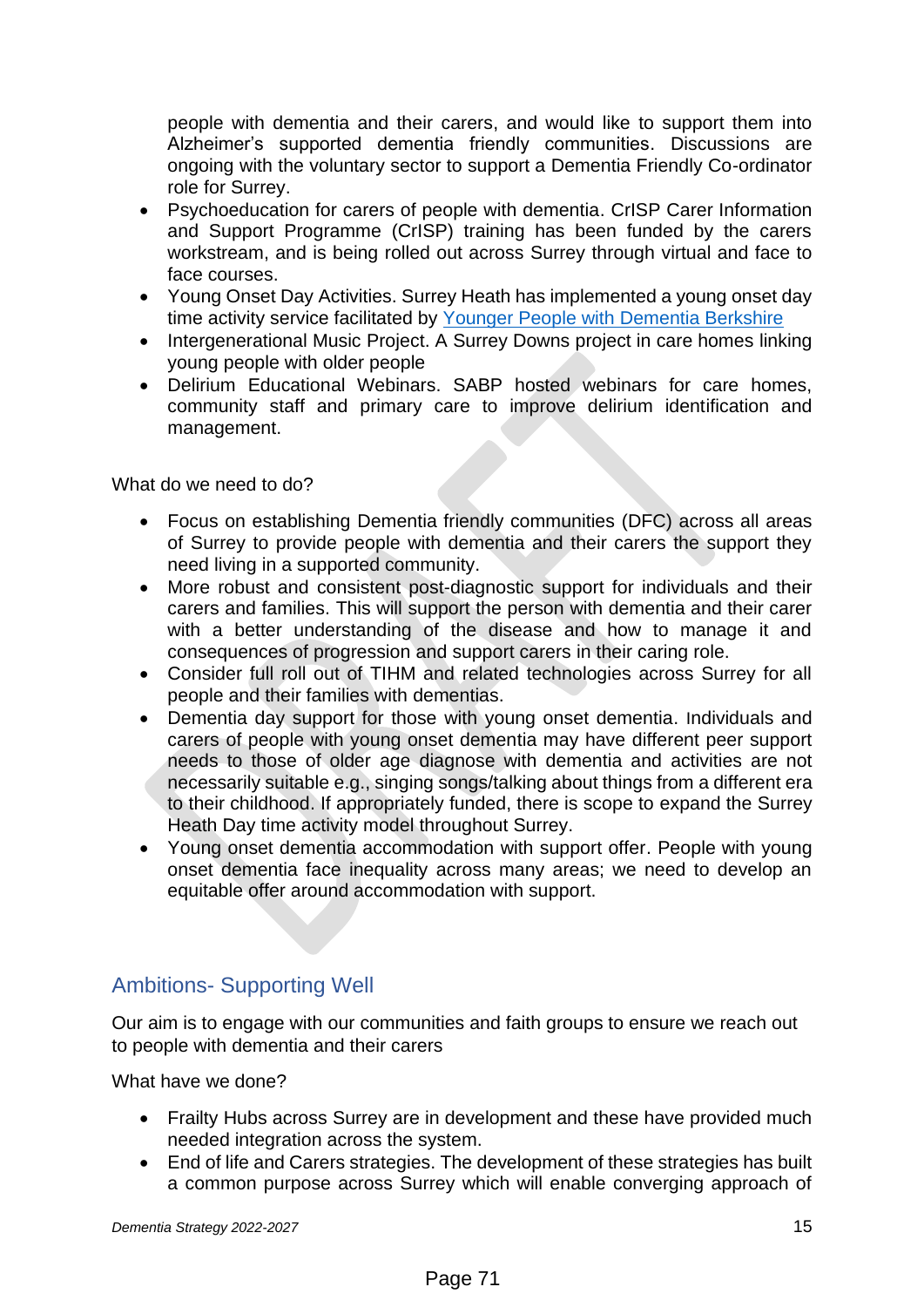support to emerge.

- Dementia Care Plans in primary care. 75.5% of people with dementia in Surrey Heartlands, and 71.6% Surrey Heath, had a dementia care plan review in primary care in 19/20.
- Guidance for primary care and carers managing non cognitive symptoms. The [guidelines](https://surreyccg.res-systems.net/PAD/Content/Documents/2/Guidelines%20-%20Managing%20Non-Cognitive%20Symptoms%20in%20People%20Living%20With%20Dementia%20-%20August%202019.pdf) were produced in 2019 and available on Surrey PAD (prescribing advisory database). In 2020 10% of people with dementia in Surrey Heartlands and 9.6% in Surrey Heath were prescribed an antipsychotic medication: this is a similar level to national average. Building on the success of the guidelines, there is now a focus on continued audit of patients with dementia prescribed antipsychotics and plans to relaunch of the guidelines with an educational event.
- Acute hospital admission data. The data shows we do better than the England average for rates of emergency admissions in [Surrey Heartlands,](https://fingertips.phe.org.uk/profile-group/mental-health/profile/dementia/data#page/1/gid/1938132893/pat/15/par/E92000001/ati/166/are/E38000246/iid/93040/age/27/sex/4/cid/4/tbm/1) but worse in [Surrey Heath.](https://fingertips.phe.org.uk/profile-group/mental-health/profile/dementia/data#page/1/gid/1938132893/pat/15/ati/166/are/E38000178/iid/93040/age/27/sex/4/cat/-1/ctp/-1/yrr/1/cid/4/tbm/1)
- Community Outreach projects e.g., the Alzheimer's Bus visited Camberley high street and engaged with local people. This supports awareness of services and reducing stigma.
- Development of place based Local dementia partnership board in some of the areas e.g., Surrey Heath, Guildford and Waverley and East Surrey. These Boards bring together local partners to improve communication and awareness of dementia services and increased working relationships to improve care and support for those with dementia and their families/carers.
- Crossroads respite for carers. These are home based breaks funded by Surrey County Council and the NHS providing regular weekly 3.5-hour respite breaks for those who care and aims to make sure the same Carer Support Worker attends each visit.
- Carers prescription offer and Action for Carers. The Q2 2021/22 analysis has shown SABP have made a strong start to the year.
- Post diagnostic pathway for people with a learning disability. For people with a learning disability there is a robust post diagnostic pathway which continues to offer support to the person, their carers/ staff through to end of life, via a minimum of a 6-month brief review and an annual review, with other interventions including cancer screening programmes available as required.

#### What did you say about supporting well?

The [HealthWatch report](https://www.healthwatchsurrey.co.uk/wp-content/uploads/2021/11/Healthwatch-Surrey-dementia-report-Nov-2021.pdf) identified that support information was sometimes reported as feeling overwhelming or irrelevant. It also identified that those with rarer dementias and under a neurologist were more likely to be offered research opportunities. A few carers had found their own way to research studies and we also interviewed some in the TIHM2 programme.

#### '*A was referred (by a person called Linda) fairly soon after diagnosis to the Elmbridge day centre and the Alzheimer's Café in Elmbridge'.*

*'She is in the THIM study. She has sensors on the doors and hall, and it reports her temp/pulse/sats/bp daily'.*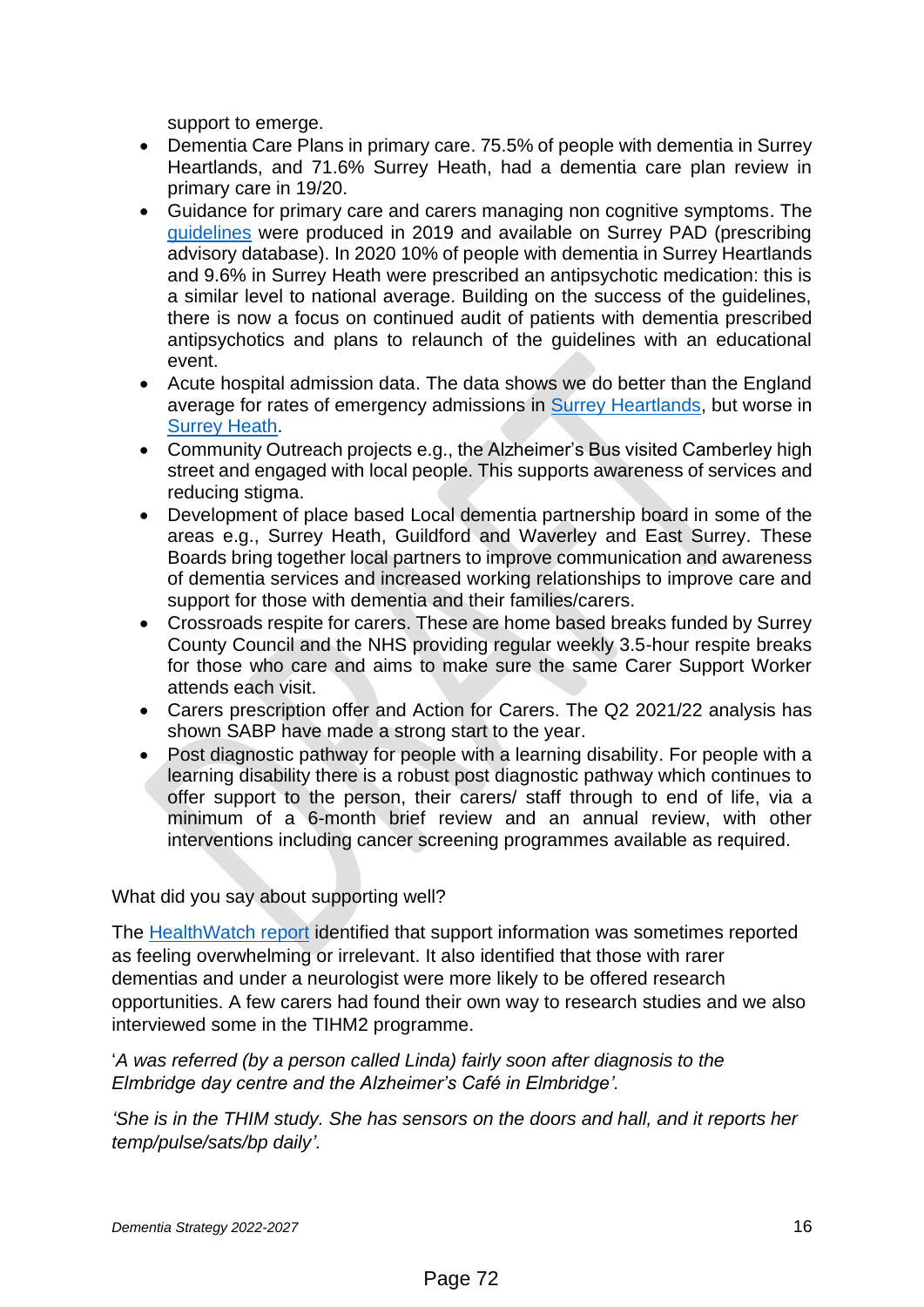*'While C was being assessed an Alzheimer's Navigator, came out to see me and said "My job is to look after you, sir". That was the beginning of a very productive relationship'.*

What do we need to do?

- Improve information. Information has been included on the Surrey Dementia Roadmap and groups have been requested to include information on the Alzheimer's Society website regarding local resources to ensure people have access to the range of support groups that are available across Surrey. In addition, Dementia Connect has been publicised to primary care with information included on the [Surrey Roadmap for Dementia](https://dementiaroadmap.info/surrey/#:~:text=The%20Surrey%20Dementia%20Roadmap%20provides,with%20dementia%20and%20their%20carers.) to ensure primary care is aware of the support pathways.
- Improve crisis support/expansion of home treatment team. A pilot is being developed in Mid & East Surrey to develop more support for older people in a crisis and prevent hospital admission. Gaps in the care pathway to be identified and rectified, exploring why some carers only present in a crisis. Regular monitoring of the caring situation with access to carers assessments and reviews.
- Improve carers breaks. Home care for people with dementia and equitable offer of day opportunities for people with dementia. Trained and skilled home care staff enable people with dementia to have personalised care and support, and give carers a break. Without this, people may not have adequate support to enable them to live at home. Appropriate day opportunities enable people with dementia to have access to meaningful activity and social interaction, whilst also enabling carers breaks.
- Enhance accommodation with care and support for people with dementia. Small scale specialist dementia residential and nursing care is a gap; people with dementia may not receive the high quality and affordable care they require and this is an inequality. People with a learning disability and dementia may not have access to appropriate care if dementia care homes are not skilled in working with people with a learning disability. Conversely, non-specialist dementia care homes may not be able to meet the needs of people with a learning disability if they develop dementia. A person-centred approach should be taken, to allow different options as appropriate e.g., enabling with person with a learning disability to remain in their current home, with extra support if needed. Alongside this, we need to have a whole system approach that enables support to wrap around care home residents, with training for staff and support from community teams for residents that have high needs.

## <span id="page-16-0"></span>Ambitions- Dying well

Our aim is to make sure care is coordinated to enable the person with dementia to live their life as independently as possible until their death. To enable this, we endorse the 6 ambitions from the end of life care strategy:

• Everyone is seen as an individual, with care tailored to meet their needs and wishes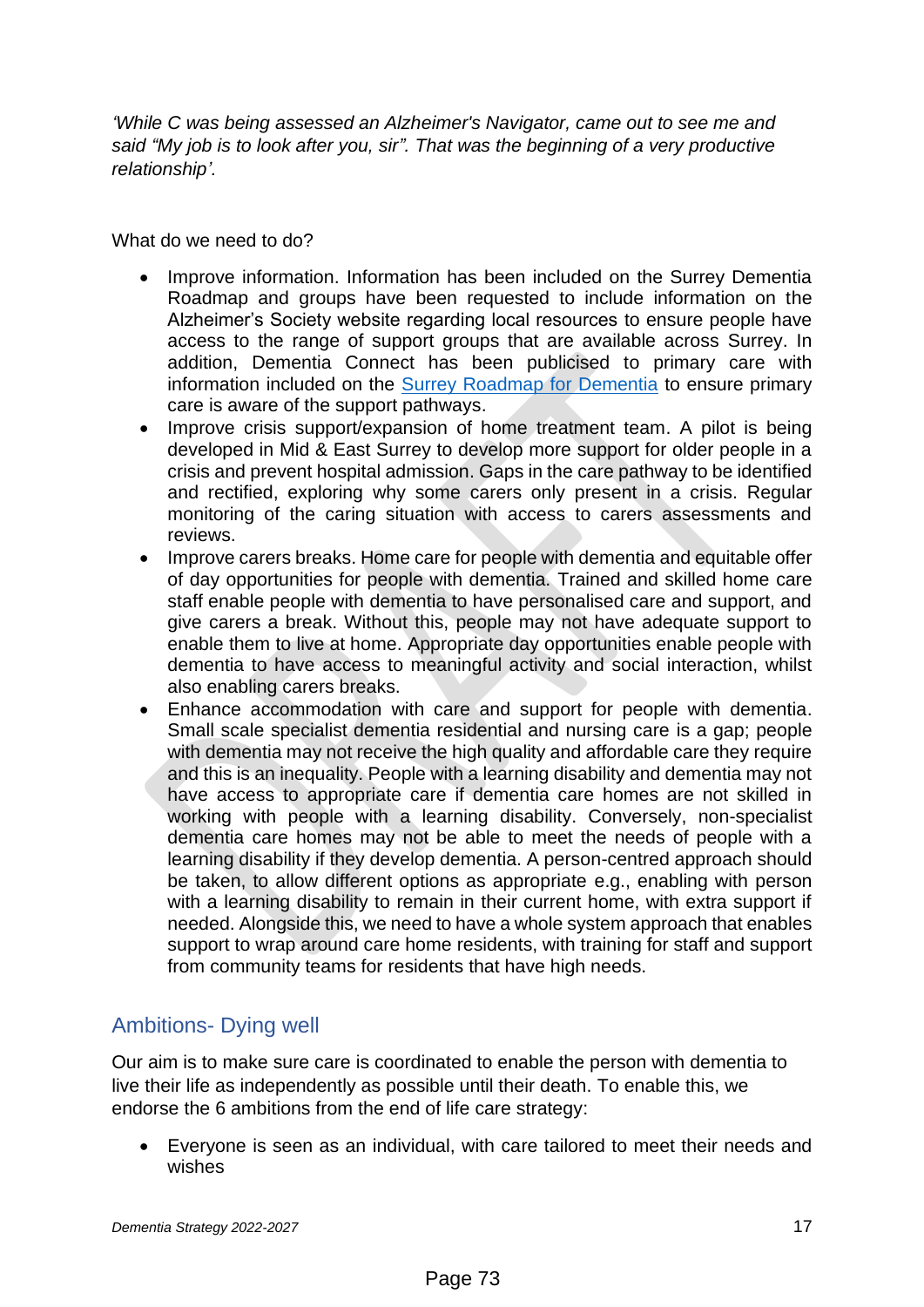- Everyone has equal access to palliative and end of life care
- People are made to feel comfortable and their wider wellbeing needs are met
- Care is coordinated, with different services working together
- Staff have the skills and knowledge to provide the best care
- Communities come together to provide help and support

What have we done?

- The palliative and end of life care and the carers strategies have been published and these areas of work are prioritised in Surrey. The development of these strategies has built a common purpose across Surrey, which will enable converging approaches of support to emerge in the placed based areas.
- People dying in their usual place of residence [Mortality data](https://fingertips.phe.org.uk/profile-group/mental-health/profile/dementia/data#page/1/gid/1938132894/pat/15/par/E92000001/ati/166/are/E38000178/yrr/1/cid/4/tbm/1) indicates that in Surrey we have significantly more people with dementia dying in their usual place of residence, and significantly less people with dementia dying in hospital. There are processes in place that enable people to access hospice or homebased care according to their health and personal circumstances.

What do we need to do?

- Improve integration of the system to support people with dementia and their carers with clear approaches to coordination of end-of-life care support for all those with dementia and their carers wherever they live across Surrey.
- We need to ensure that individuals have advocates to support them with health and welfare decisions to ensure the wishes of the individual living with dementia are included in care plans.
- Align with planned national [GP contract](https://www.england.nhs.uk/wp-content/uploads/2021/08/B0828-i-gp-contract-letter-pvns-21-22-and-22-23.pdf) PCN (Primary care network) specifications which will be driving the delivery of anticipatory care and personalised care models for people not in care homes.
- Ensure there is mental health representation in the multidisciplinary team for people in care homes supported by the Enhanced [Health in Care homes](https://www.england.nhs.uk/community-health-services/ehch/) Framework.

#### <span id="page-17-0"></span>Dementia Research:

We have opportunities to develop, support, and implement locally and regionally important research driven activity in our Dementia strategy and practice. Through engagement with regional research organisations, including the Applied Research collaboration and the clinical research network Applied Research Collaboration, the Clinical Research Network, and Dementia collaborations/communities of practice with key stakeholders across the system, we can develop locally important research and evaluation opportunities that benefits our population, improve research capacity in our workforce, and build innovation and evidence into our programmes of work and commissioning decisions.

Some of the research programmes focussed on dementia are listed as follows:

- Time for Dementia
- Problem adaption therapy for depression in dementia,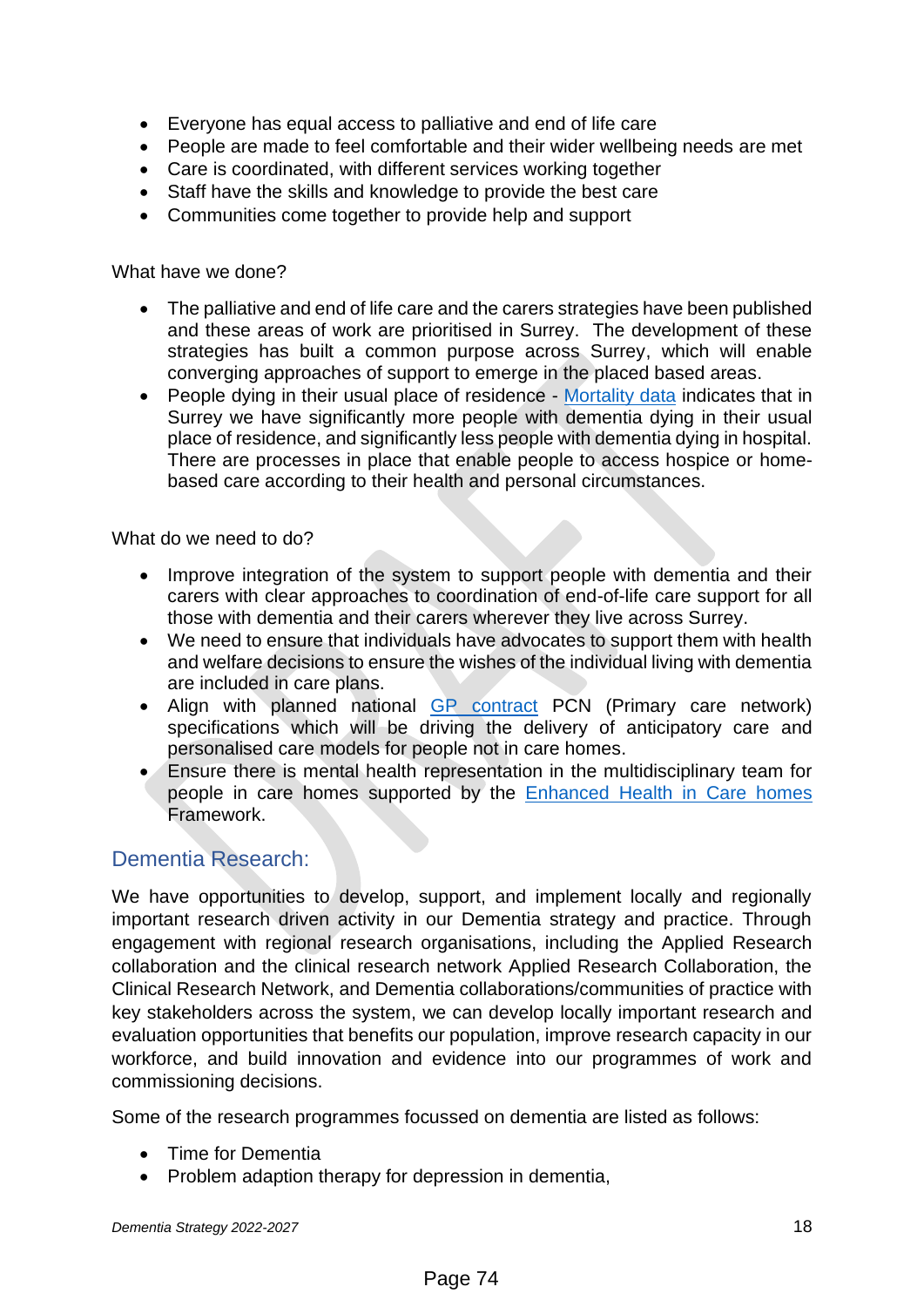- Technology Integrated Health monitoring (TIHM)
- Measuring outcomes of people with dementia and their carers
- Patient satisfaction with a remote memory clinic in Covid 19 restrictions
- Supporting independence at home for people with dementia.
- Various PhDs (Transitions in care, MCI, decision making, non- beneficial care)

#### <span id="page-18-0"></span>Next Steps

The proposals co-produced within this document describe how we will:

**College** 

- Work together
- Develop local services by seeking funding to support the developing programmes
- Measure the impact of our plans on people with dementia and their carers
- Update our key stakeholders on the implementation of this strategy.

The following plan details what we need to deliver and by when to have a positive impact on services for people with dementia and their carers.

| <b>Preventing Well:</b> | By April 2022 develop consistent public health |
|-------------------------|------------------------------------------------|
| our aim is to           | messages around how to prevent dementia        |
| continue to raise       | By April 2022 we will prioritise a focus on    |
| public awareness        | reducing inequalities                          |
| and activities          | By April 2022 we will ensure we have           |
| around dementia         | accessible material for people e.g., Easy Read |
| and the actions         | or a video to enable people to access the      |
| people can take to      | information they require.                      |
| prevent dementia        | By April 2023 enhance post diagnosis health    |
|                         | support for people diagnosed with a mild       |
|                         | cognitive impairment                           |
|                         | By April 2023 Increase early identification of |
|                         | carers of people living with dementia          |
| <b>Diagnosing Well:</b> | By March 2022 we will support the Dementia     |
| our aim is for people   | Connect service which has a keeping in touch   |
| to have equal           | contact service for people and their carers    |
| access to dementia      | following diagnosis, which provides access to  |
| care; understanding     | the service 7 days a week via telephone and    |
| where communities       | website                                        |
| may not be              | By March 2022 we will increase access and      |
| accessing dementia      | uptake of baseline assessments for people with |
| diagnosis and post      | Down's Syndrome                                |
| diagnostic support.     | By May 2022 we will make sure dementia         |
| We will address the     | navigators are equally available to meet the   |
| inequalities and        | needs of people across Surrey                  |
| gaps in service with    | By June 2022 we will make sure people in East  |
| partners to             | Surrey have access to a new dementia           |
| overcome barriers       | practitioner who will work with others to      |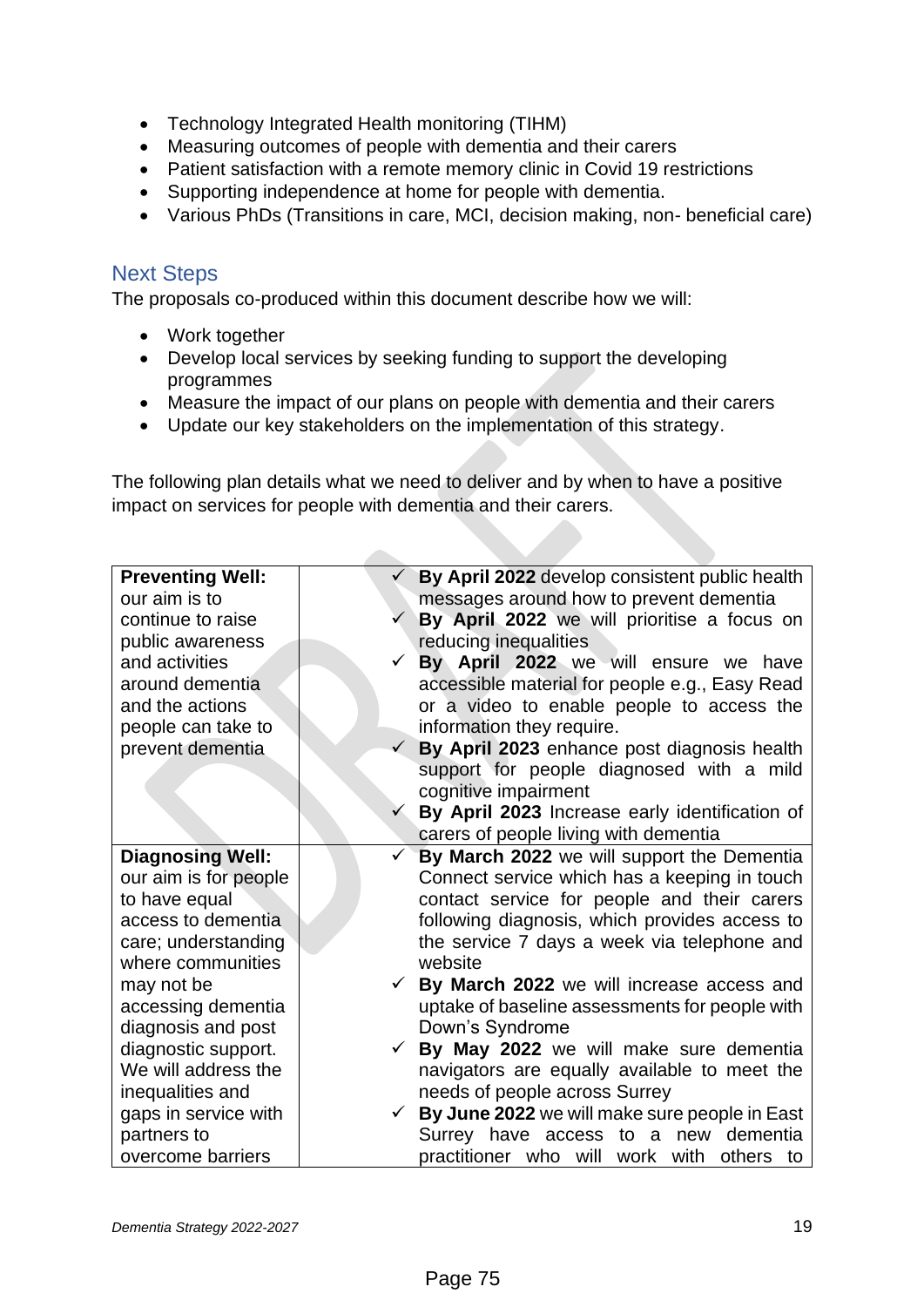|                         |              | improve dementia diagnosis rates in the          |
|-------------------------|--------------|--------------------------------------------------|
|                         |              | community                                        |
|                         |              | By June 2022 we will ensure adequate             |
|                         |              | immediate<br>post-diagnostic<br>support<br>for   |
|                         |              | individuals and their carers and families is     |
|                         |              | available                                        |
| Living Well: our        | $\checkmark$ | By April 2022 we will have assessed if full roll |
| aim is to make sure     |              | the technology integrated health<br>out of       |
| everyone has the        |              | management system (TIHM) and related             |
| opportunity to live     |              | technologies across Surrey for all people and    |
| life to the full        |              | their families is a viable option                |
| following diagnosis     | $\checkmark$ | By September 2022 we will focus<br>on on         |
|                         |              | establishing dementia friendly communities       |
|                         |              | and dementia action groups across all areas of   |
|                         |              | Surrey                                           |
|                         |              | By September 2022 we will have more robust       |
|                         |              | and consistent post-diagnostic support for       |
|                         |              | individuals and their carers and families        |
|                         |              | By November 2022 we will have a young onset      |
|                         |              | dementia accommodation with support offer        |
|                         | $\checkmark$ | By April 2023 we will have dementia day          |
|                         |              | support for those with young onset dementia      |
| <b>Supporting Well:</b> | ✓            | By April 2022 include information on the         |
| our aim is to engage    |              | Alzheimer's Society website regarding local      |
| with our                |              | resources to ensure people have access to the    |
| communities and         |              | range of support groups that are available       |
| faith groups to         |              | across Surrey                                    |
| ensure we reach out     |              | By September 2022 have a broad offer of          |
| to people with          |              | carers breaks available including care within    |
| dementia and their      |              | the home to enable people with dementia to       |
| carers                  |              | have personalised care and support, and          |
|                         |              | appropriate day opportunities to enable people   |
|                         |              | with dementia to have access to meaningful       |
|                         |              | activity and social interaction, and give carers |
|                         |              | a break                                          |
|                         |              | By September 2022 we will have a whole           |
|                         |              | system approach that enables community           |
|                         |              | mental health support to wrap around care        |
|                         |              | home residents, with training for staff and      |
|                         |              | support from community teams for residents       |
|                         |              | that have behaviours that challenge              |
|                         |              | By April 2023 we<br>will<br>improve<br>the       |
|                         |              | accommodation with care and support offer to     |
|                         |              | scale<br>specialist dementia<br>have<br>small    |
|                         |              | residential and nursing care available to meet   |
|                         |              | a range of needs                                 |
|                         | ✓            | By April 2023 expand crisis support available    |
|                         |              | for people with dementia and their carers and    |
|                         |              | families                                         |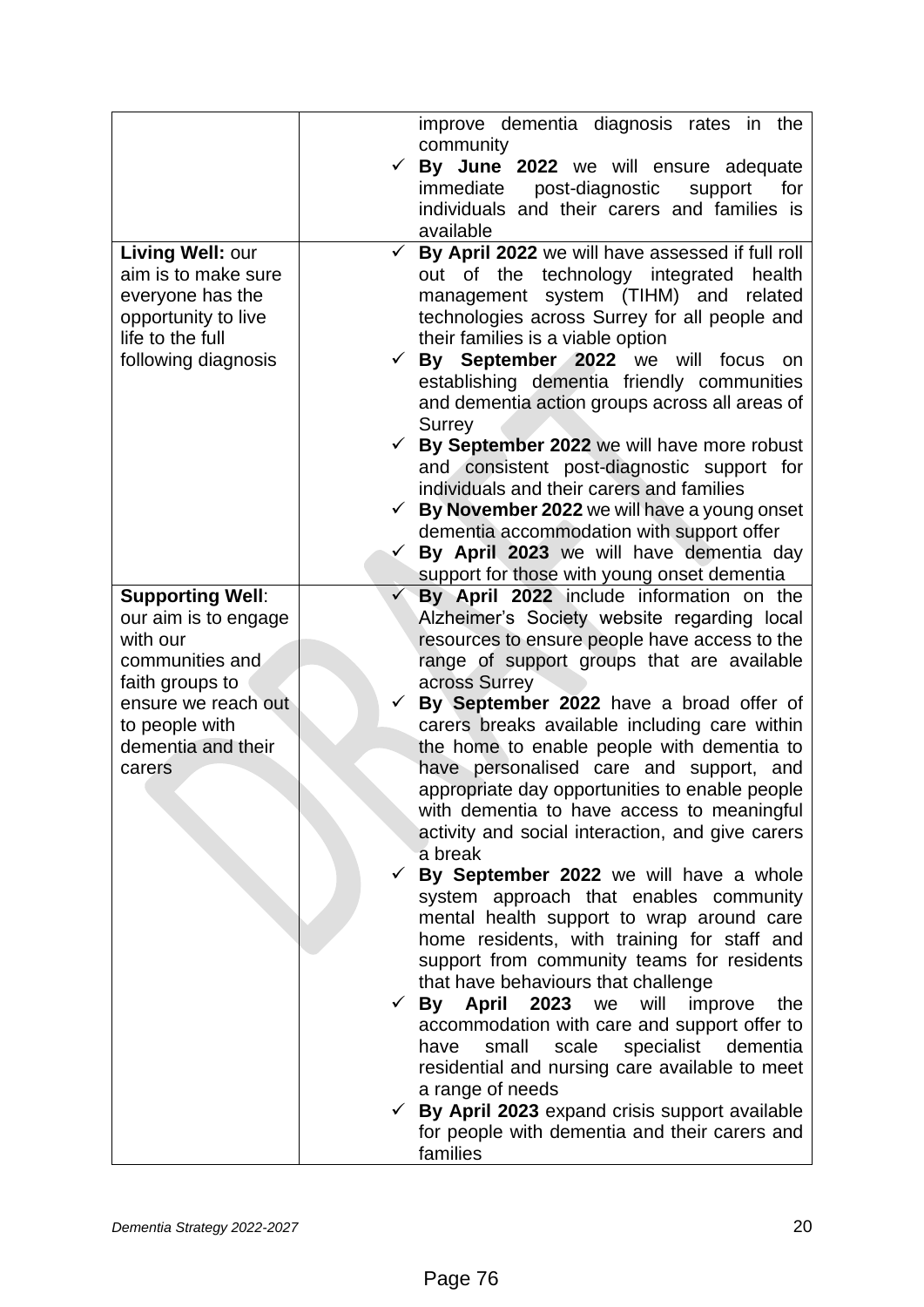| Dying well: our<br>$\checkmark$ By April 2022 we will ensure that individuals<br>aim is to make sure<br>have advocates to support them with health<br>and welfare decisions to ensure the wishes of<br>care is coordinated<br>the individual living with dementia are included<br>to enable the person<br>with dementia to live<br>in care plans<br>their life as<br>By June 2022 we will ensure there is mental<br>independently as<br>health representation in the multidisciplinary<br>possible until their<br>team for people in care homes supported by<br>death. To enable<br>Enhanced Health in Care<br>the<br>homes<br>this, we endorse the<br>Framework<br>6 ambitions from the<br>$\checkmark$ By April 2024 we will align with planned<br>national GP contract PCN (Primary care<br>end of life care<br>network) specifications which will be driving the<br>strategy<br>delivery of anticipatory care and personalised<br>care models for people not in care homes<br>By April 2024 we will improve integration of the<br>system to support people with dementia and<br>with clear approaches<br>their carers<br>to<br>coordination of end-of-life care support for all<br>those with dementia and their carers wherever<br>they live across Surrey<br>By April 2022, a dedicated clinical leadership<br>Actions that will help<br>us to achieve<br>role is in place to take forward the dementia<br>delivery of our<br>strategy<br>On an ongoing basis, emerging research will be<br>priority areas<br>used to inform decision making and new<br>service developments |  |  |
|------------------------------------------------------------------------------------------------------------------------------------------------------------------------------------------------------------------------------------------------------------------------------------------------------------------------------------------------------------------------------------------------------------------------------------------------------------------------------------------------------------------------------------------------------------------------------------------------------------------------------------------------------------------------------------------------------------------------------------------------------------------------------------------------------------------------------------------------------------------------------------------------------------------------------------------------------------------------------------------------------------------------------------------------------------------------------------------------------------------------------------------------------------------------------------------------------------------------------------------------------------------------------------------------------------------------------------------------------------------------------------------------------------------------------------------------------------------------------------------------------------------------------------------------------------------------------------|--|--|
|                                                                                                                                                                                                                                                                                                                                                                                                                                                                                                                                                                                                                                                                                                                                                                                                                                                                                                                                                                                                                                                                                                                                                                                                                                                                                                                                                                                                                                                                                                                                                                                    |  |  |
|                                                                                                                                                                                                                                                                                                                                                                                                                                                                                                                                                                                                                                                                                                                                                                                                                                                                                                                                                                                                                                                                                                                                                                                                                                                                                                                                                                                                                                                                                                                                                                                    |  |  |
|                                                                                                                                                                                                                                                                                                                                                                                                                                                                                                                                                                                                                                                                                                                                                                                                                                                                                                                                                                                                                                                                                                                                                                                                                                                                                                                                                                                                                                                                                                                                                                                    |  |  |
|                                                                                                                                                                                                                                                                                                                                                                                                                                                                                                                                                                                                                                                                                                                                                                                                                                                                                                                                                                                                                                                                                                                                                                                                                                                                                                                                                                                                                                                                                                                                                                                    |  |  |
|                                                                                                                                                                                                                                                                                                                                                                                                                                                                                                                                                                                                                                                                                                                                                                                                                                                                                                                                                                                                                                                                                                                                                                                                                                                                                                                                                                                                                                                                                                                                                                                    |  |  |
|                                                                                                                                                                                                                                                                                                                                                                                                                                                                                                                                                                                                                                                                                                                                                                                                                                                                                                                                                                                                                                                                                                                                                                                                                                                                                                                                                                                                                                                                                                                                                                                    |  |  |
|                                                                                                                                                                                                                                                                                                                                                                                                                                                                                                                                                                                                                                                                                                                                                                                                                                                                                                                                                                                                                                                                                                                                                                                                                                                                                                                                                                                                                                                                                                                                                                                    |  |  |
|                                                                                                                                                                                                                                                                                                                                                                                                                                                                                                                                                                                                                                                                                                                                                                                                                                                                                                                                                                                                                                                                                                                                                                                                                                                                                                                                                                                                                                                                                                                                                                                    |  |  |
|                                                                                                                                                                                                                                                                                                                                                                                                                                                                                                                                                                                                                                                                                                                                                                                                                                                                                                                                                                                                                                                                                                                                                                                                                                                                                                                                                                                                                                                                                                                                                                                    |  |  |
|                                                                                                                                                                                                                                                                                                                                                                                                                                                                                                                                                                                                                                                                                                                                                                                                                                                                                                                                                                                                                                                                                                                                                                                                                                                                                                                                                                                                                                                                                                                                                                                    |  |  |
|                                                                                                                                                                                                                                                                                                                                                                                                                                                                                                                                                                                                                                                                                                                                                                                                                                                                                                                                                                                                                                                                                                                                                                                                                                                                                                                                                                                                                                                                                                                                                                                    |  |  |
|                                                                                                                                                                                                                                                                                                                                                                                                                                                                                                                                                                                                                                                                                                                                                                                                                                                                                                                                                                                                                                                                                                                                                                                                                                                                                                                                                                                                                                                                                                                                                                                    |  |  |
|                                                                                                                                                                                                                                                                                                                                                                                                                                                                                                                                                                                                                                                                                                                                                                                                                                                                                                                                                                                                                                                                                                                                                                                                                                                                                                                                                                                                                                                                                                                                                                                    |  |  |
|                                                                                                                                                                                                                                                                                                                                                                                                                                                                                                                                                                                                                                                                                                                                                                                                                                                                                                                                                                                                                                                                                                                                                                                                                                                                                                                                                                                                                                                                                                                                                                                    |  |  |
|                                                                                                                                                                                                                                                                                                                                                                                                                                                                                                                                                                                                                                                                                                                                                                                                                                                                                                                                                                                                                                                                                                                                                                                                                                                                                                                                                                                                                                                                                                                                                                                    |  |  |
|                                                                                                                                                                                                                                                                                                                                                                                                                                                                                                                                                                                                                                                                                                                                                                                                                                                                                                                                                                                                                                                                                                                                                                                                                                                                                                                                                                                                                                                                                                                                                                                    |  |  |
|                                                                                                                                                                                                                                                                                                                                                                                                                                                                                                                                                                                                                                                                                                                                                                                                                                                                                                                                                                                                                                                                                                                                                                                                                                                                                                                                                                                                                                                                                                                                                                                    |  |  |
|                                                                                                                                                                                                                                                                                                                                                                                                                                                                                                                                                                                                                                                                                                                                                                                                                                                                                                                                                                                                                                                                                                                                                                                                                                                                                                                                                                                                                                                                                                                                                                                    |  |  |
|                                                                                                                                                                                                                                                                                                                                                                                                                                                                                                                                                                                                                                                                                                                                                                                                                                                                                                                                                                                                                                                                                                                                                                                                                                                                                                                                                                                                                                                                                                                                                                                    |  |  |
|                                                                                                                                                                                                                                                                                                                                                                                                                                                                                                                                                                                                                                                                                                                                                                                                                                                                                                                                                                                                                                                                                                                                                                                                                                                                                                                                                                                                                                                                                                                                                                                    |  |  |
|                                                                                                                                                                                                                                                                                                                                                                                                                                                                                                                                                                                                                                                                                                                                                                                                                                                                                                                                                                                                                                                                                                                                                                                                                                                                                                                                                                                                                                                                                                                                                                                    |  |  |
|                                                                                                                                                                                                                                                                                                                                                                                                                                                                                                                                                                                                                                                                                                                                                                                                                                                                                                                                                                                                                                                                                                                                                                                                                                                                                                                                                                                                                                                                                                                                                                                    |  |  |
|                                                                                                                                                                                                                                                                                                                                                                                                                                                                                                                                                                                                                                                                                                                                                                                                                                                                                                                                                                                                                                                                                                                                                                                                                                                                                                                                                                                                                                                                                                                                                                                    |  |  |
|                                                                                                                                                                                                                                                                                                                                                                                                                                                                                                                                                                                                                                                                                                                                                                                                                                                                                                                                                                                                                                                                                                                                                                                                                                                                                                                                                                                                                                                                                                                                                                                    |  |  |
|                                                                                                                                                                                                                                                                                                                                                                                                                                                                                                                                                                                                                                                                                                                                                                                                                                                                                                                                                                                                                                                                                                                                                                                                                                                                                                                                                                                                                                                                                                                                                                                    |  |  |
|                                                                                                                                                                                                                                                                                                                                                                                                                                                                                                                                                                                                                                                                                                                                                                                                                                                                                                                                                                                                                                                                                                                                                                                                                                                                                                                                                                                                                                                                                                                                                                                    |  |  |
|                                                                                                                                                                                                                                                                                                                                                                                                                                                                                                                                                                                                                                                                                                                                                                                                                                                                                                                                                                                                                                                                                                                                                                                                                                                                                                                                                                                                                                                                                                                                                                                    |  |  |

#### <span id="page-20-0"></span>Acknowledgements

This document has been created through partnership and with collaboration from:

- The Dementia Strategy Action Board in Surrey
- People with dementia and their carers
- Alzheimer's Society
- Dementia UK
- Healthwatch Surrey
- Surrey and Borders Partnership Foundation Trust
- District & Borough Councils
- Surrey County Council
- Surrey Heartlands and Frimley Clinical Commissioning Groups
- Ashford & St Peter's hospital, Royal Surrey County hospital, Surrey & Sussex NHS Trust